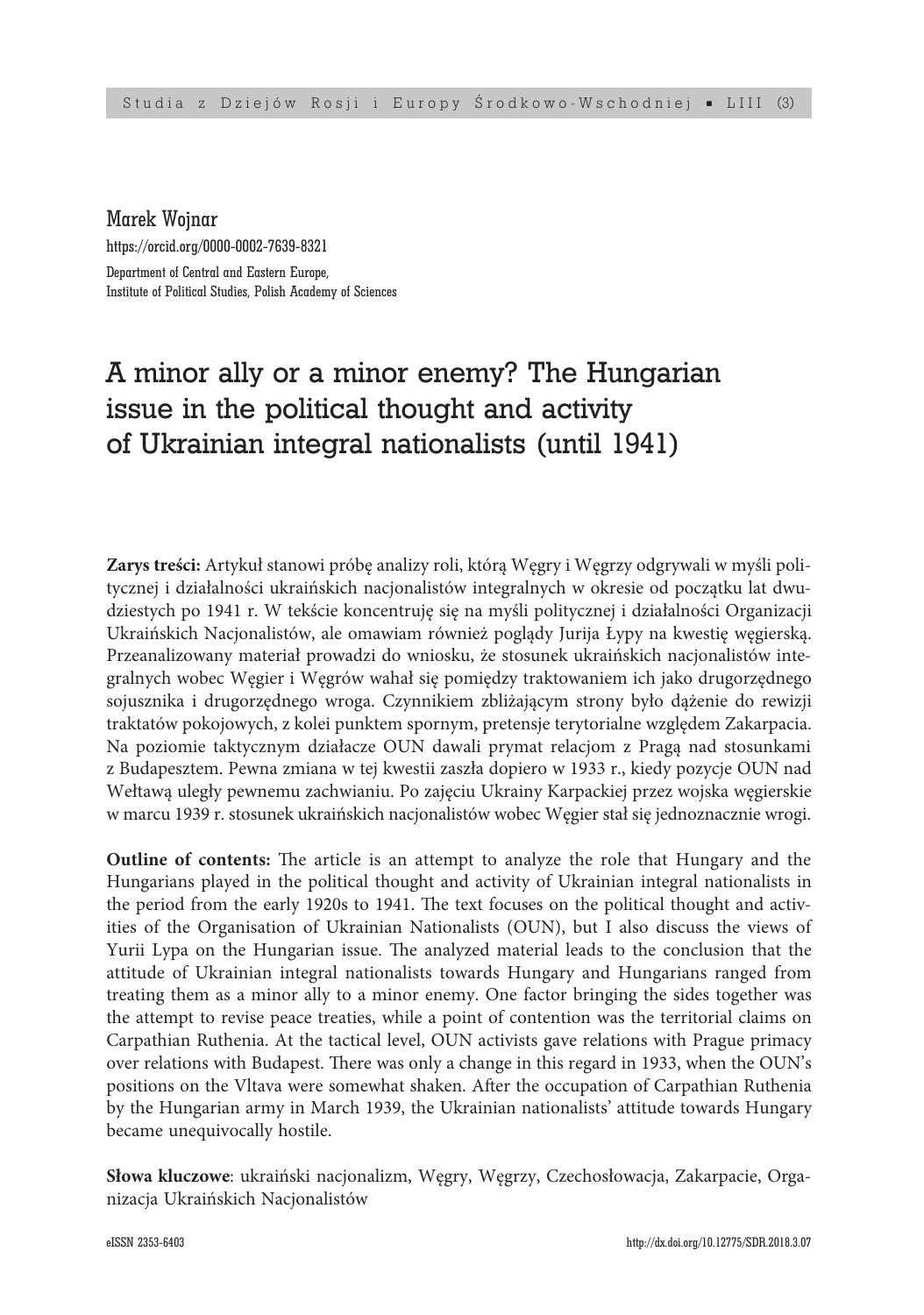**Keywords**: Ukrainian nationalism, Hungary, Hungarians, Czechoslovakia, Carpathian Ruthenia, Organisation of Ukrainian Nationalists

Ukrainian national identity in the broad sense of the word was created in direct opposition to Polish identity and Russian identity. The same was true of the political thinking of Ukrainian integral nationalism, whose origins are most often dated to the 1920s.<sup>1</sup> In addition to its two main adversaries, Ukrainian integral nationalism had to determine its attitude towards several lesser enemies. This category includes Romania, Czechoslovakia and Hungary. The presence of the first two countries raises no particular doubts here; both Romania and Czechoslovakia were, in the eyes of Ukrainian nationalists, occupiers of ethnic Ukrainian lands whom they wished to eventually see within the borders of an Independent United Ukrainian State (Ukrainian: *Samostiina Soborna Ukrainska Deržava*). At the same time, due to the fact that the issues of Bukovina, Bessarabia and Carpathian Ruthenia played a smaller role than that of Eastern Galicia and Volhynia or the territories of Soviet Ukraine, the Ukrainian nationalists were ready to make tactical concessions to Bucharest, and especially to Prague (due to the government there being relatively liberal towards minorities). Relations with Hungary were more complex. Just like the Ukrainian nationalists, the Hungarian state, which lost over two-thirds of its territory in the Treaty of Trianon (4 June 1920), was on the side of the forces seeking a revision of the state of affairs determined at Versailles. At the same time, both sides had territorial claims on Carpathian Ruthenia, which before 1918 had been part of the Lands of the Crown of Saint Stephen. Thus, Hungary seemed to be playing a double role – that of a potential ally and at the same time of a possible enemy. This duality makes the issue of the attitude of Ukrainian nationalists towards Hungary and Hungarians particularly interesting as a subject of research. And yet, no article discussing this issue has yet been written.<sup>2</sup> This paper is an attempt to fill that gap.

<sup>&</sup>lt;sup>1</sup> The leading Lviv researcher on Ukrainian integral nationalism, Oleksandr Zaitsev, recognises the publication in Lviv of the first issue of the fortnightly *Zahrawa* (1 April 1923) edited by Dmytro Dontsov, as the beginnings of integral nationalism. The American historian John Armstrong sought the beginnings of integral nationalism in part in the activities of the Ukrainian Military Organisation and, elsewhere, in the Ukrainian Nationalist Youth Association (Soiuz ukrainskoi nacionalistychnoi molodi), which was under the ideological influence of Dontsov; cf. О. Зайцев, *Украинский інтеґральний націоналізм (1920–1930-ті роки). Нариси інтелектуальної історії*, Київ, 2013, pp. 164–165; J. Armstrong, *Ukrainian Nationalism 1939–1945*, New York, 1955, p. 21.

<sup>2</sup> Taras Marsykevych dedicated a few pages to relations between the OUN and Hungary in his more general study on the relations of Ukrainian nationalists with "small" countries, i.e. Hungary, Romania, Lithuania, Finland and Austria. This is probably the only treatment of this topic to date, Т. Марсикевич, "Зовнішнополітичні зв'язки ОУН з 'малими' європейськими державами та органзаціями праворадикального спрямування", *Наукові зошити історичного факультету Львівського університету*, 12 (2011), pp. 80–98.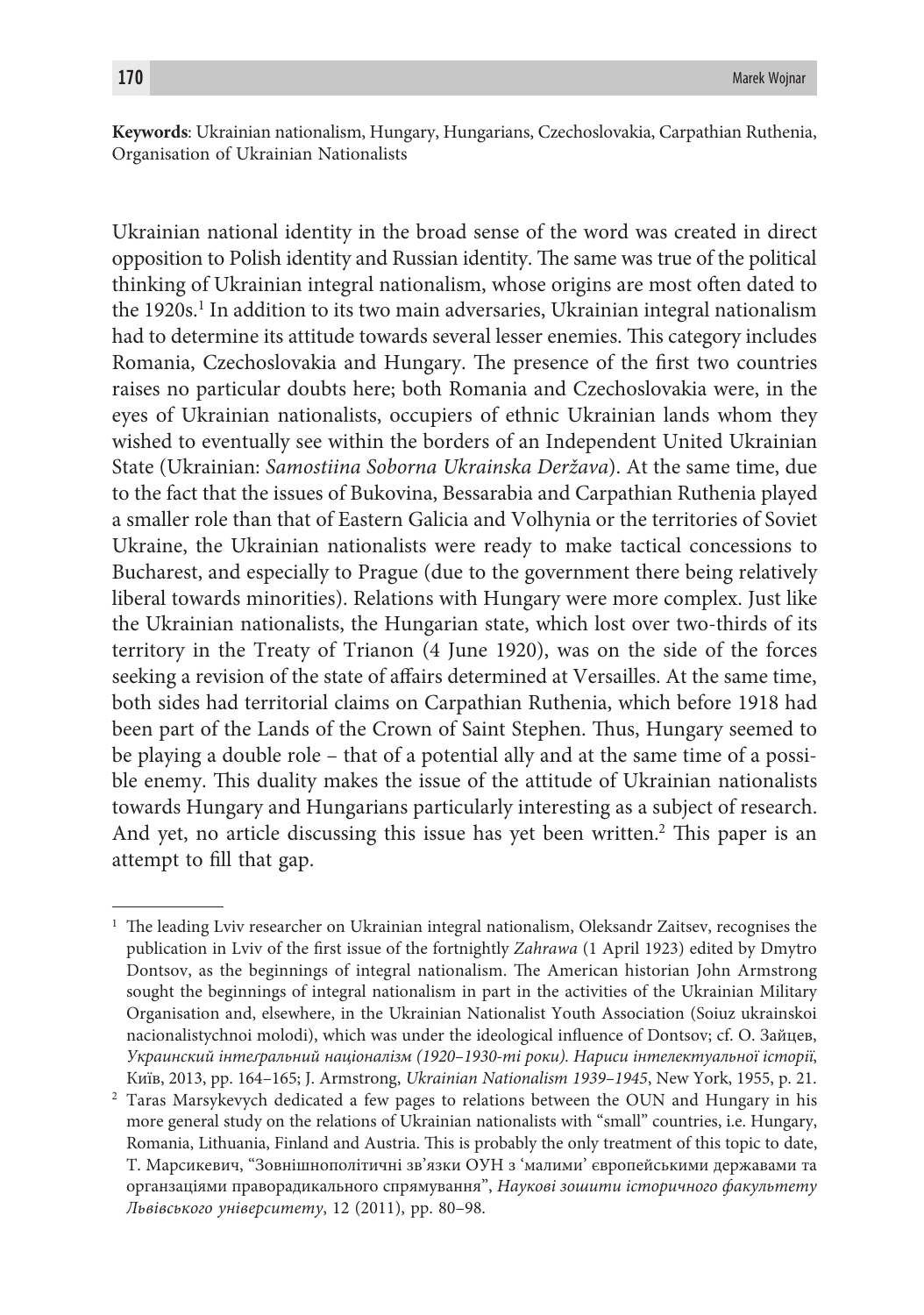\* \* \*

The end of World War I and the associated breakup of Austria-Hungary forced Ukrainian activists to redefine how they regarded Hungary and the Hungarians. The Hungarian part of the Habsburg monarchy had to be perceived negatively by nationality-conscious Ukrainians. In 1867–1918, the Carpatho-Ruthenian administration (the komitats of Bereg, Ung, Ugocsa and Máramaros) was dominated by Hungarians. A national policy of Hungarisation was pursued, and all attempted Ukrainian national agitation from Bukovina, or especially from Galicia, was opposed.3 After the end of World War I, faced with the choice, emigrants from Carpathian Ruthenia decided to join the region to Czechoslovakia. Czechoslovakia pledged to provide Carpathian Ruthenia with autonomy, which it did only in 1938.4

And despite the fact that the situation of the Ruthenian population was better in the Czechoslovak state than under Hungarian rule, the new political position of Hungary as a country that no longer controlled territories inhabited by Ruthenians or Ukrainians led some Ukrainian activists to see Budapest as a potential ally in their cause. In 1921, the future creator of one of the branches of Ukrainian integral nationalism (so-called "active nationalism") Dmytro Dontsov published *Pidstavy nashoi polityky* (*The Fundamentals of our Policy*) in Vienna. Although the book is not usually attributed to the nationalist period of Dontsov's work,<sup>5</sup> its radically-occidentalist and anti-Russian orientation is no different from his later views. In identifying Russia as the unquestionably greatest threat to future Ukrainian statehood, the ideologue was looking for potential allies in Central Europe. He wrote: "It would be in our interest to create a solid bloc of countries from the Baltic to the Black Sea. That is why we have a strong interest in Romania, **Hungary** [emphasis M.W.] and Poland".6 The Patron of this anti-Russian bloc was to be Great Britain. Dontsov thus agreed to incur "temporary territorial concessions" to Western neighbours (especially Poland), because this could save the chance to create an independent Ukrainian state. Otherwise, all Ukrainian lands would be united under Russian rule, but Ukrainian independence activists would have to give up their dreams of gaining independence.

The issue of relations with the Hungarians played a certain role in the thinking of the Organisation of Ukrainian Nationalists (OUN). We already see the first signs of interest in this issue in the activities of the Leadership of Ukrainian Nationalists (Provid of Ukrainian Nationalists , PUN) in the period preceding the creation of the single OUN. In February 1928, PUN member Petro Kozhevnykiv sent a letter to the Ukrainian nationalists, asking them to express their opinions

 $^3$  I. Мандрик, "Національна політика на території Закарпаття в кінці XIX – на початку XX ст*.*", in: *Україна-Угорщина: спільне минуле та сьогодення. Матеріали міжнародньої наукової конференції (Київ 14–16 квітня 2005 р.)*, ed. В. Смолій, Київ, 2006, pp. 177–189. 4

<sup>&</sup>lt;sup>4</sup> J. Tomaszewski, Czechy i Słowacja, Warszawa, 2008, p. 26.

О. Зайцев, *Український інтеґральний націоналізм*, p. 163. 6

Д. Донцов, *Підстави нашої політики*, Відень, 1921, p. 95.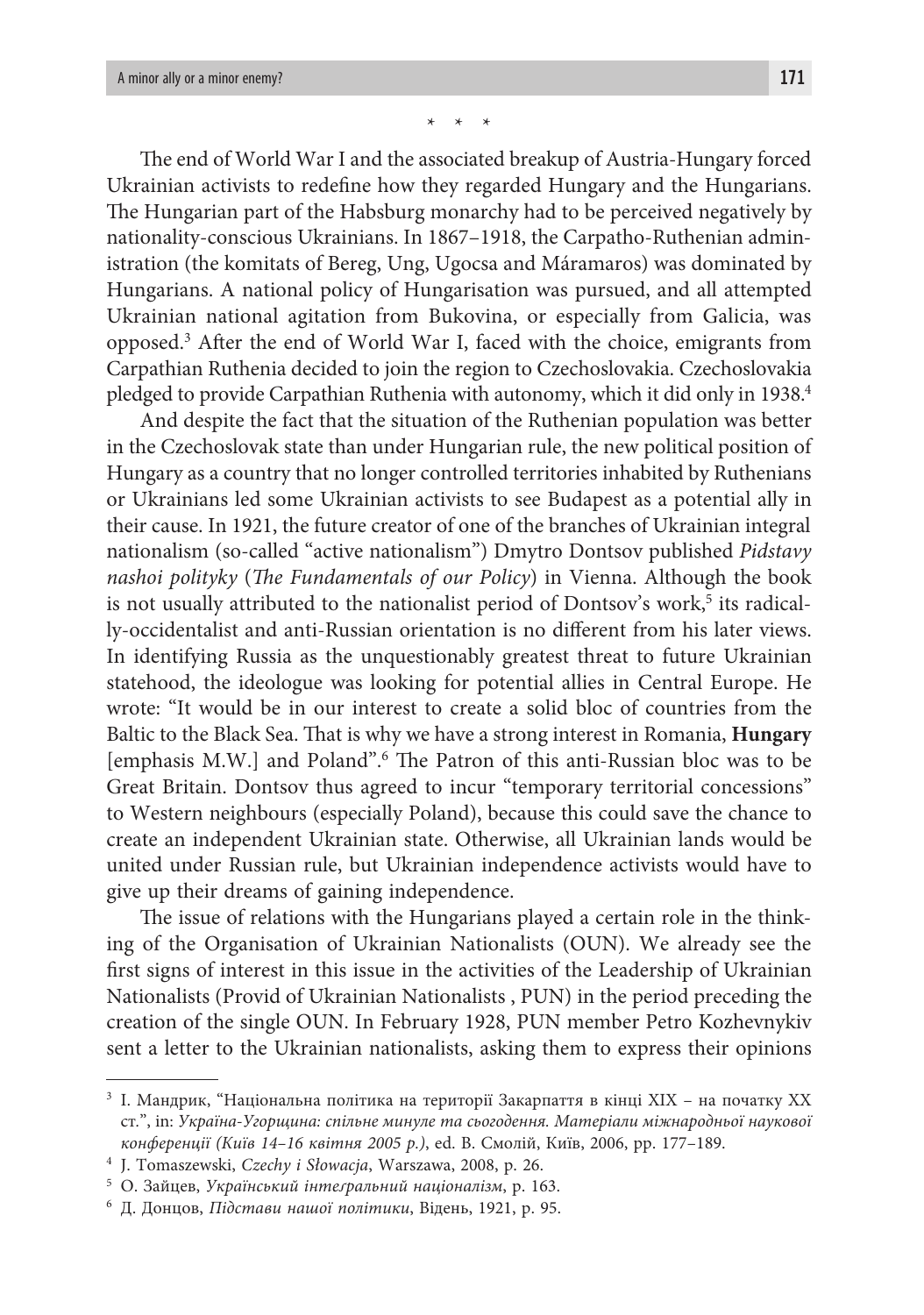on specific issues in the programme of the future OUN. The second point on the list of issues concerned foreign policy problems. They included the subsection: "Ukraine and neighbouring countries", which included Hungary.7 Unfortunately, we do not have responses to the letter sent by Kozhevnykiv. In the archives in Kiev, a list of papers for the first OUN congress is preserved. The informational part was to deal with Ukraine's relations with its western neighbours, among whom Hungary was listed.<sup>8</sup> This document made no reference to the actual programme of the later congress, but undoubtedly proved that the issue of relations with Hungary was not inconsequential to Ukrainian nationalists.

The Congress of Ukrainian Nationalists held from the end of January to the beginning of February 1929 did not specify Ukrainian nationalists' attitudes towards Hungary. The adopted decisions declared that, despite rejecting aligning with "historical enemies of the Ukrainian Nation, Ukrainian foreign policy would be carried out via alliances with those nations hostile to the invaders of Ukraine".9 Such a formulation might suggest that the nationalists saw a potential ally in Hungary, because this country was hostile to Czechoslovakia, Romania and the Soviet Union. However, if we look at other Congress documents, the matter will turn out to be far less clear. During the plenary meeting of the Congress, the leader of the organisation, Yevhen Konovalets, said:

Czechoslovakia has a special position: it is an occupation, [but] there was an arrangement between Ukr[ainians], and Czechoslovakia, where [Carpathian Ruthenia] joined voluntarily, unlike other forced occupations – Czechoslovakia accepted commitments towards Subcarpathia […] Provid took [the position] that a willing[ly] associated Subc[arpathian] Ukraine has a separate meaning: it was necessary to convince Czechoslovakia that only the implementation of obligations is in both our interest and the Czechs', because a barrier between Poland and Hungary is being created.10

Konovalets ended his speech by saying that the Congress should analyze the position of the Provod. As for the results, no information is available. Nor did Petro Kozhevnykiv, who gave a lecture on the organisation of the OUN during the congress, probably see any possibility of agreement with the Hungarians. This activist designed an organisational structure for the OUN in both Ukrainian lands and beyond. One of the areas where Ukrainians were supposed to be active abroad

<sup>&</sup>lt;sup>7</sup> П. Кожевників, "Лист до українських націоналістів про підготовку Конґресу Українських Націоналістів", in: *Документи і матеріали з історії Організації Українських Націоналістів*, vol. 1, 1927-1930, eds. Ю. Черченко, О. Кучерук, Київ, 2005, р. 55.

*Cписок рефератів для 1 Конґресу ОУН "Реферати на Конґрес Українських Націоналістів"*, in: *Документи і матеріали...*, vol. 1, p. 93.

 <sup>&</sup>quot;Устрій Організації Українських Націоналістів 1929 р., [2–3 лютого]", in: *Конґрес Українських Націоналістів 1929 р.: Документи і матеріали*, ed. В. Муравський, Львів, 2006, p. 289.

<sup>&</sup>lt;sup>10</sup> "Протокол пленарних засідань, запись В. Мартинця 1929 р., 27-29 січня, 2-3 лютого", in: *Конґрес Українських Націоналістів*, p. 64.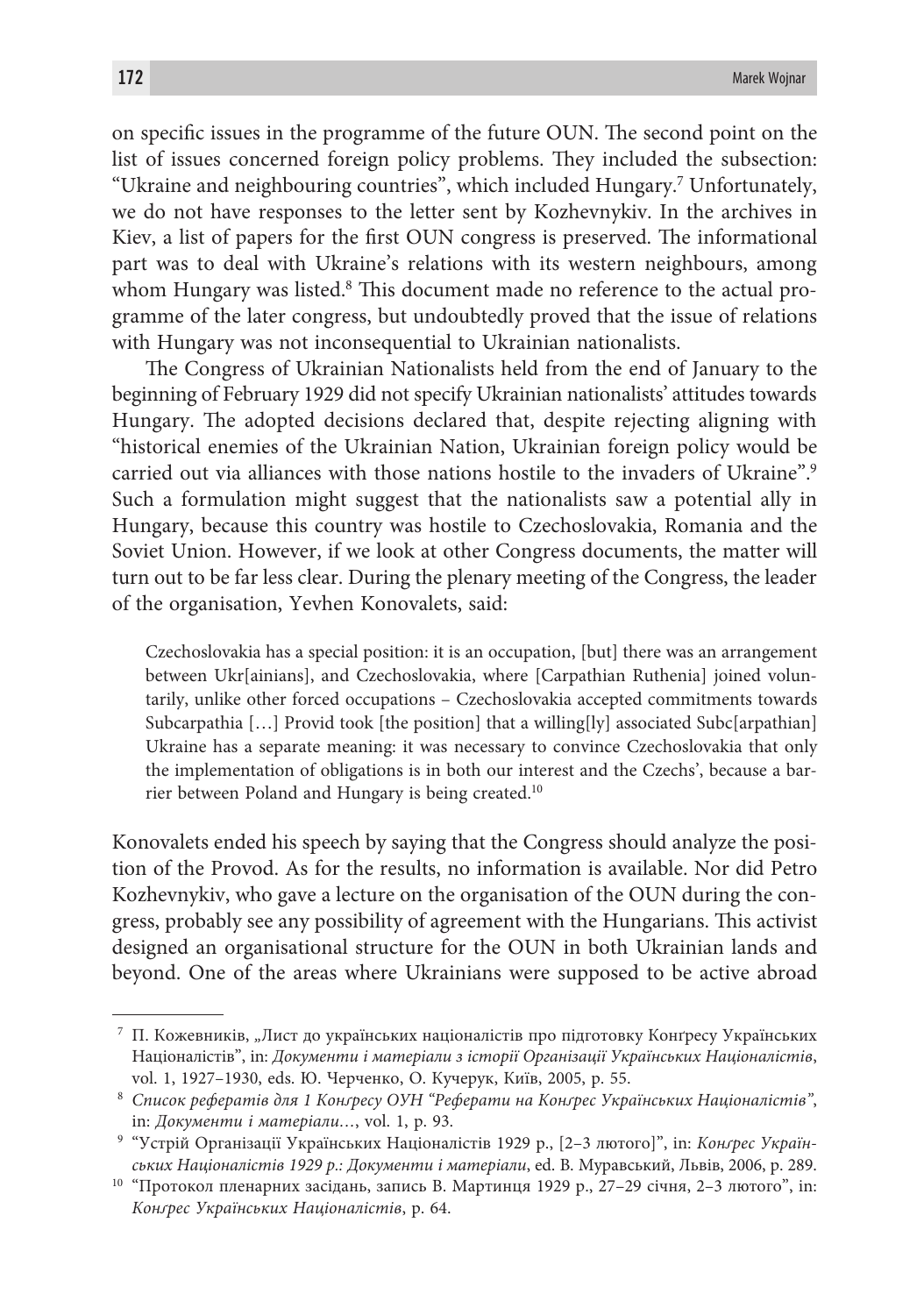was the "Central European area". Kozhevnykiv included in that Germany, Austria, the Netherlands, and even Spain and Portugal.<sup>11</sup> Not a word about Hungary. It is known, however, that Hungary was perceived as an ally of the Ukrainian issue by Zenon Pelensky, who was the author of a paper on foreign policy during the congress. The activist claimed that Ukraine should implement its foreign policy in three separate geopolitical areas: the Galician Balkans, the Belarusian Baltic and the Caspian Caucasus. In the Galician Balkan region, Pelensky believed that Ukrainians should align themselves with countries hostile to Poland and the countries of the Little Entente. Pełeński postulated that, primarily, close relations should be established with Bulgaria and Hungary.<sup>12</sup> This would bring into effect a "southern arm" of Ukrainian policy running through Sofia and Budapest to Berlin and Rome. This concept, complemented by the "northern arm" implemented in the Baltic area and running through Lithuania and Belarus to Germany, was clearly anti-Polish and, indirectly, anti-French. It seems that the concept of cooperation with Hungary was more an original idea of Pelensky's than the position of the entire organisation.

The bulk of information about the place of Hungary in the political thought and activity of the OUN is contained in the Rome records of Jevhen Onatsky, the organisation's representative in this area. It is no coincidence that attempts at a *rapprochement* took place in Italy. Benito Mussolini's regime was the first and for a long time the only major player in Europe to maintain good relations with Hungary. Rome and Budapest were brought together by their animosity towards the countries of the Little Entente and by their striving to weaken French influence along the Danube. Italy also showed support for certain Hungarian revisionist postulates. Hungary's attempt to reach the Italian elite appears to have been initiated in Budapest through the periodical *Il Corriere del Danubio*13 issued by the Revisionist League (created in 1927).<sup>14</sup> In the same year (on April 5) mutual relations were normalised by the signing of a Hungarian–Italian treaty of friendship, which broke the isolation of Budapest.15

Perhaps another circumstance that made the OUN activists pay more attention to Hungary was the rumours about the restoration of the Habsburgs that were regularly appearing in the European press. On 20 November 1934, the

<sup>11</sup> П. Кожевників, "Орґанізація Українських Націоналістів [1928 р., листопад]", in: *Конґрес Українських Націоналістів*, p. 201. 12 З. Пеленський*,* "Міжнародня політика України [Друге півріччя 1928 – початок 1929] Тези

реферату про зовнішню політику України, виготовлений для Конґресу Українських Націоналістів в січні 1929 р.", in: *Конґрес Українських Націоналістів*, p. 270.

<sup>&</sup>lt;sup>14</sup> It was a structure that initially grouped several dozen Hungarian parties, organisations, unions, societies, social and economic organisations, and more than 500 by the end of the 1920s. It strived to convince the public of the major countries of the world as to the injustice of the Treaty of

Trianon and the need for a revision of borders. 15 J. Kochanowski, *Węgry. Od ugody do ugody 1867–1990*, Warszawa, 1997, p. 79.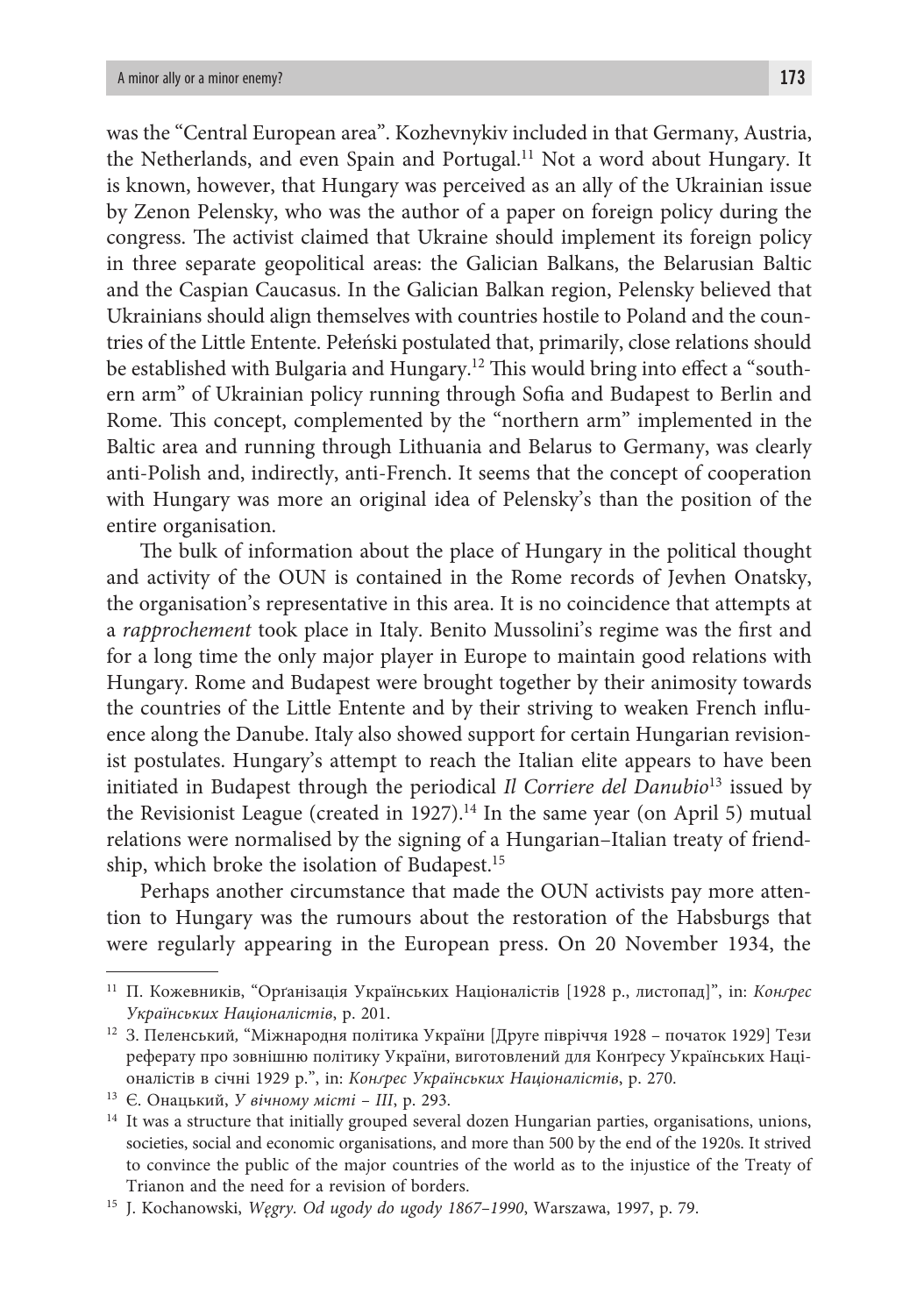eldest son of the former Emperor Charles, the prince and heir Otto, was to reach the Habsburg age of majority (twenty).16 The idea of restoration was favourably regarded primarily in Italy, which tried to prevent the *Anschluss* of Austria and, consequently, the domination of Central Europe by Germany. OUN activists were also aware of it. From Onatsky's correspondence, we know that in June 1933 the head of the Italian branch informed Konovalets of the Italian diplomatic position on the hypothetical return of the Habsburgs.<sup>17</sup> The restoration of the dynasty and the establishment of an Austro-Hungarian state joined by a personal union would constitute the emergence of a significant new player in Central Europe. It cannot be unequivocally ruled out that OUN activists did not think of how to insure against such an eventuality. This may be indicated by the fact that in 1933 the OUN entered into cooperation with Wilhelm Habsburg (Vasyl Vyshyvany).18

For the first time on 4 February 1933,<sup>19</sup> Onatsky wrote to Konovalets that more attention should be paid to Hungary while paying attention to good relations between Hungary and Italy, as well as the growing influence of Budapest on the British Isles.20 Four days later, the OUN leader in Italy met for the first time with a Hungarian journalist, Dr Bajai. Onatsky described the Hungarian as a correspondent for the semi-official magazine *Magyarság* who was taken prisoner in Kiev during the First World War and only released in 1923, and who then repeatedly travelled to Ukraine and Russia as a journalist.<sup>21</sup> In a subsequent letter, Onatsky characterised the Hungarian as a member of the "nationalist party, which [is] in opposition to the Gömbösa government" and which hopes to take power after its fall.<sup>22</sup>

<sup>16</sup> T. Snyder, *Czerwony Książę*, Warszawa, 2010, p. 171.

<sup>17 &</sup>quot;Лист Є. Онацького до Є. Коновальця від 18 червня 1933 р.", in: Є. Онацький, *У вічному місті III*, p. 226.<br><sup>18</sup> During the revolution of the civil war this Habsburg prince from the Żywiec line of the Habsburgs

<sup>(</sup>son of Karol Stefan) became associated with the Ukrainian national movement. Because of his own descent, Habsburg had much better contacts in Vienna and Budapest than other Ukrainian activists. For example, the American historian Timothy Snyder writes that the brothers Tamas and Móric Esterházy, who came from a well-known Hungarian aristocratic family, lent money

to the relatively loose-living Wilhelm, in: T. Snyder, *Czerwony Książę*, p. 148. 19 "Лист Є. Онацького до Є. Коновальця від 4 лютого 1933 р.", in: Є. Онацький, *У вічному місті III*, p. 46.

<sup>&</sup>lt;sup>20</sup> The Hungarians had had a certain base in Great Britain since the late 1920s. During an official visit, Prime Minister István Bethlen was hosted by King George V. There was also a strong Hungarian lobby in the parliament. Members of the House of Lords, Thomas Wodehouse and Harold Sidney Harmsworth, 1st Viscount of Rothemere, raised the Hungarian issue at sittings of the British Parliament. The latter initiated the campaign "Justice for Hungary" in the *Daily Mail* by publishing an article in 1927 entitled Hungary's Place in the Sun, J. Kochanowski,

Węgry. Od ugody do ugody, p. 79; cf. V. Rothemere, My campaign for Hungary, London, 1939. 21 "Лист Є. Онацького до Є. Коновальця від 8 лютого 1933 р.", in: Є. Онацький, *У вічному місті III*, p. 59; "Лист Є. Онацького до Є. Коновальця від 13 лютого 1933 р.", in: Є. Онацький, *У вічному місті III*, p. 71.

<sup>&</sup>lt;sup>22</sup> Considering that the Hungarian electoral system effectively ensured that the Unity Party would win all elections, we may assume that Bajai was not a member of an opposition party, but of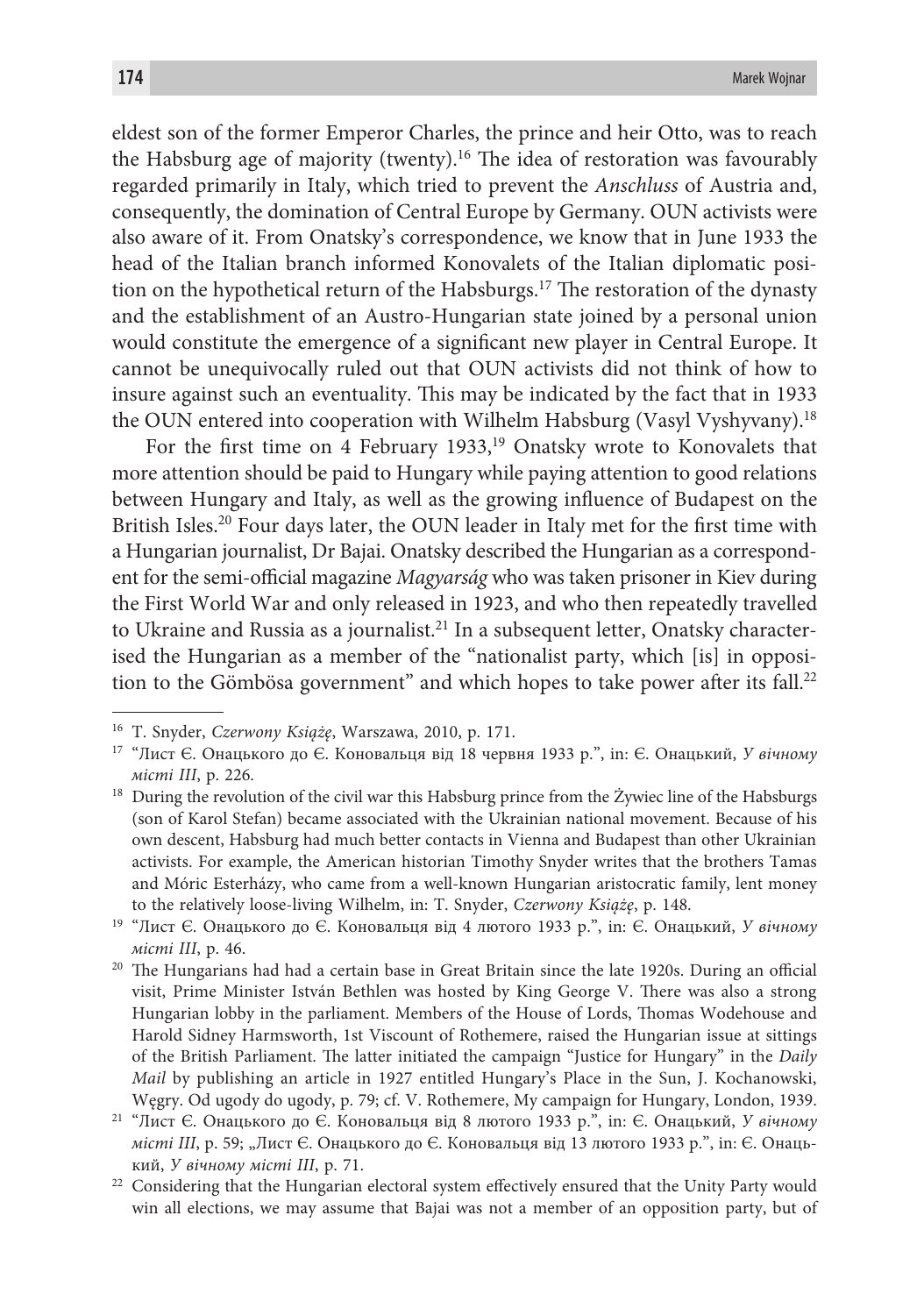Following the meeting, in which Bajai assured Onatsky that Hungary's territorial appetites for Carpathian Ruthenia did not even reach Uzhgorod, he wrote to Konovalets:

Given the influence that Hungarians have in Italy, I think that this relationship should be maintained. Particularly if it is possible to obtain official reassurances that the Hungarians truly make no claims to Carpathian Ruthenia. That would be unexpected and quite pleasant news. Because on the revisionist front, the Hungary–Carpathian Ruthenia issue was the most dangerous for us.<sup>23</sup>

During the next meeting with Bajai, Onatsky pointed out that cooperation between OUN and Hungarians was possible, but on the condition that the influence of Hetman Pavel Skoropadski on Hungary<sup>24</sup> be removed and that of the Russophile tendencies of Magyarons<sup>25</sup> in Carpathian Ruthenia (or at least that Hungary present a clear plan on how to eliminate this phenomenon).26 Onatsky's contact with Bajai ceased at some point. In a letter to Konovalets on 28 July 1933, the OUN representative referred to his Hungarian interlocutor as "undoubtedly a Hungarian agent".<sup>27</sup> Onatsky came to this conclusion based on the fact that Hungary was very keen on his contact with the Hungarian military attaché in Rome. Subsequent letters from the OUN representative in Italy show that his hopes for an agreement with Hungary waned. In May 1933, Onatsky met with the Italian diplomat Pietro Quaroni in Rome. The latter asked the OUN representative in Italy whether in the face of the Polish–Czechoslovak *rapprochement*<sup>28</sup> Ukrainian nationalists were not

a faction within the ruling party in opposition to Gömbös (nb. Bajai during his first meeting with Onatsky referred to the Hungarian prime minister as his own friend); "Лист Є. Онацього до Є. Коновальця від 24 лютого 1933 р.", in: Є. Онацький, *У вічному місті III*, p. 82; "Лист Є. Онацького до Є. Коновальця від 8 лютого 1933 р., in: Є. Онацький, У вічному місті III", p. 59; J. Kochanowski, *Węgry. Od ugody do ugody*, pp. 72–73, 85–89.

<sup>23 &</sup>quot;Лист Є. Онацького до Є. Коновальця від 8 лютого 1933 р.", in: Є. Онацький, *У вічному* 

*місті III*, p. 59.<br><sup>24</sup> In January 1929, urgently in need of money for the operation of his party, Hetman Skoropadski went to Budapest, where in exchange for Hungarian subsidies he ceded Carpathian Ruthenia to the Hungarians and undertook not to raise territorial claims against the region (the Hetman acted invocating his dynastic rights to Ukrainian lands), A.A. Zięba*, Lobbing dla Ukrainy w Europie Międzywojennej. Ukraińskie Biuro Prasowe w Londynie i jego konkurenci polityczni (do roku 1932),* Kraków, 2010, p. 303. 25 The term was used to describe Hungarianised Slovakians and Ruthenians. 26 "Лист Є. Онацького до Є. Коновальця від 13 лютого 1933 р.", in: Є. Онацький, *У вічному* 

*місті III*, p. 71.

<sup>27 &</sup>quot;Лист Є. Онацького до Є. Коновальця від 28 липня 1933 р.", in: Є. Онацький, *У вічному місті III*, p. 310.

<sup>28</sup> The short-lived Polish-Czechoslovak *rapprochement* in fact took place after the announcement of the idea of the Four-Power Pact (perceived by both countries as a threat), which resulted in plans for a visit by Polish Minister of Foreign Affairs Józef Beck to Prague in March 1933. In the end, the visit did not take place because the Czechs did not want to go against the direction of French policy, J. Tomaszewski, *Czechy i Słowacja*, p. 63.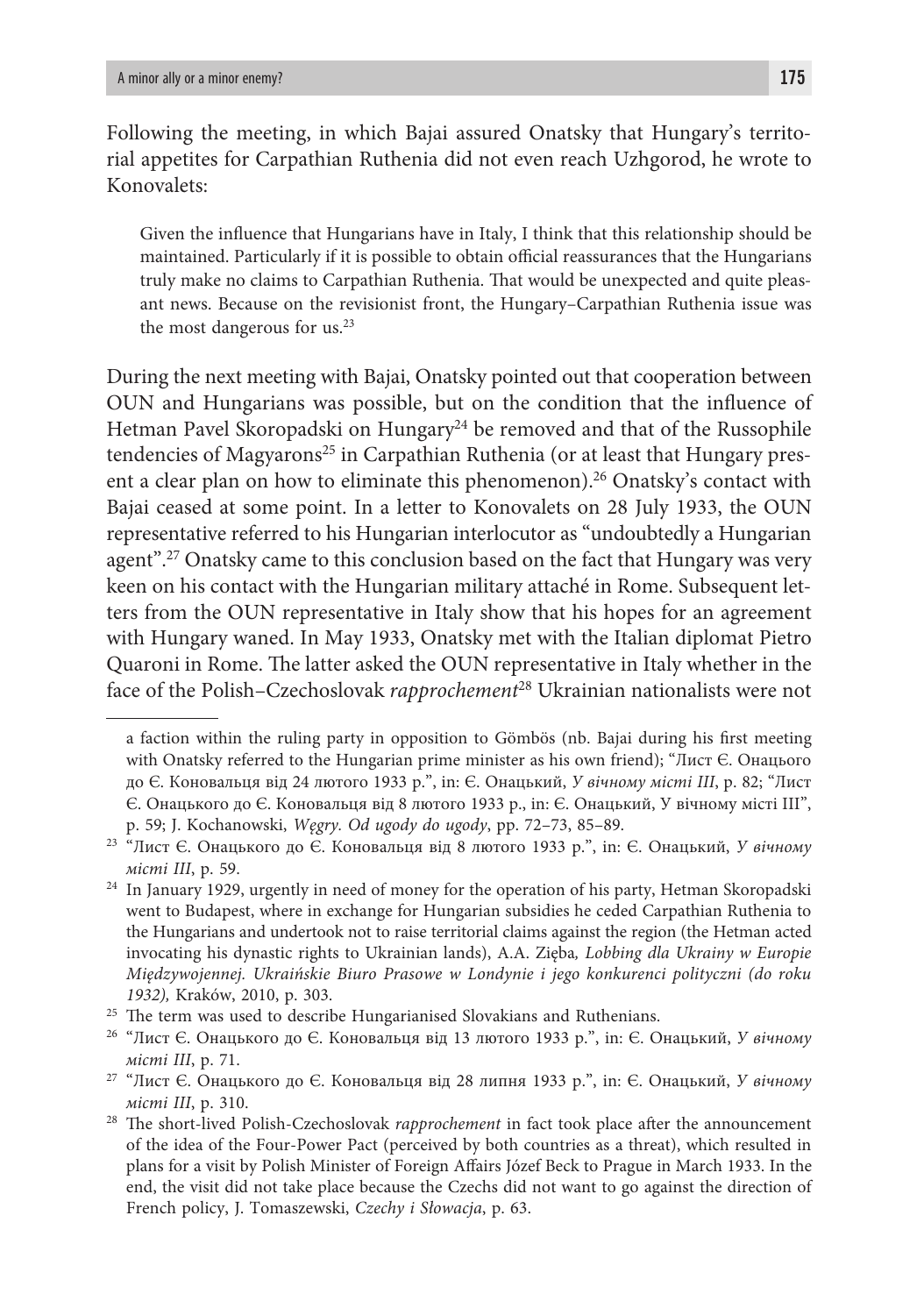considering transferring the organisation's official periodical "Rozbudova Natsii" (*Expansion of the Nation*) from Czechoslovakia to another country. Onatsky replied that one might consider Vienna, Sofia or possibly Budapest. Regarding the last city, he had reservations:

Budapest is an uncomfortable place due to claims on the Carpathian lands […] It is true that in conversations with Hungary it turns out that they do not want all the Ukrainian Carpathian lands, but only "those needed for strategic improvement of the borders", but this is an unclear and dangerous formulation.29

The OUN representative in Italy did not completely abandon the idea of cooperating with the Hungarians. During talks with the Italian diplomat Enrico Insabato, Onatsky suggested that the Italian side should become an intermediary for the Ukrainians and Hungarians, while stressing that "it must be done in such a way that **in no case** [emphasis in original] should the Hungarians be able to work out that we were asking Insabato to take a look at this matter, or that we were making any 'advances' to them at all".30 Despite this objection, Onatsky soon came into contact with the Hungarians again. But with others and in different circumstances. From August 24 to September 2, 1933, the Congress of the International Confederation of Students (Confédération internationale des étudiants) took place in Venice, with Ukraine represented by the Central Union of Ukrainian Students (CESUS). In Venice, Onatsky surfaced seemingly unexpectedly.31 The OUN representative made numerous contacts at the congress in Italy. He also met with the Hungarian delegation. As Konovalets reported: "We had very cordial relations with the Hungarians. The chairman of the Hungarian delegation, d-r Menyhárt, who seemed to be an employee of the ministry for foreign affairs, simply never left my side."32 In Venice, it was agreed that one Ukrainian student (probably a member of the OUN) would leave to Budapest to hold meetings between Hungary and Ukrainians. The Hungarian side was to release him from university fees and provide other concessions. Everything indicates that the plan never got off the page.

<sup>29 &</sup>quot;Лист Є. Онацького до Є. Коновальця від 5 травня 1933 р.", in: Є. Онацький, *У вічному місті III*, p. 188

<sup>30 &</sup>quot;Лист Є. Онацького до Є. Коновальця від 28 липня 1933 р.", in: Є. Онацький, *У вічному місті III*, p. 310.<br><sup>31</sup> Lacking people able to communicate freely in foreign languages (while Onatsky was fluent in

Italian and Russian and communicative in English and French), CESUS turned to Onatsky to request his involvement. In Italy, the representative of the OUN himself wrote ironically in a letter to the editor of *Svoboda* (a Ukrainian newspaper in the US), Luka Myshuha: "if the vice-president of the Italian government, Mr. Rossoni, a member of the Italian delegation and two officers of the Hungarian Ministry of Foreign Affairs could become a student, […] why cannot I too become 15 years younger?"; "Лист Є. Онацького до Л. Мишуги від 25 серпня

<sup>1933</sup> р*.*", in: Є. Онацький, *<sup>У</sup> вічному місті III*, p. 355. 32 "Лист Є. Онацького до Є. Коновальця від 3 вересня 1934 р.", in: Є. Онацький, *У вічному місті III*, pp. 365–366.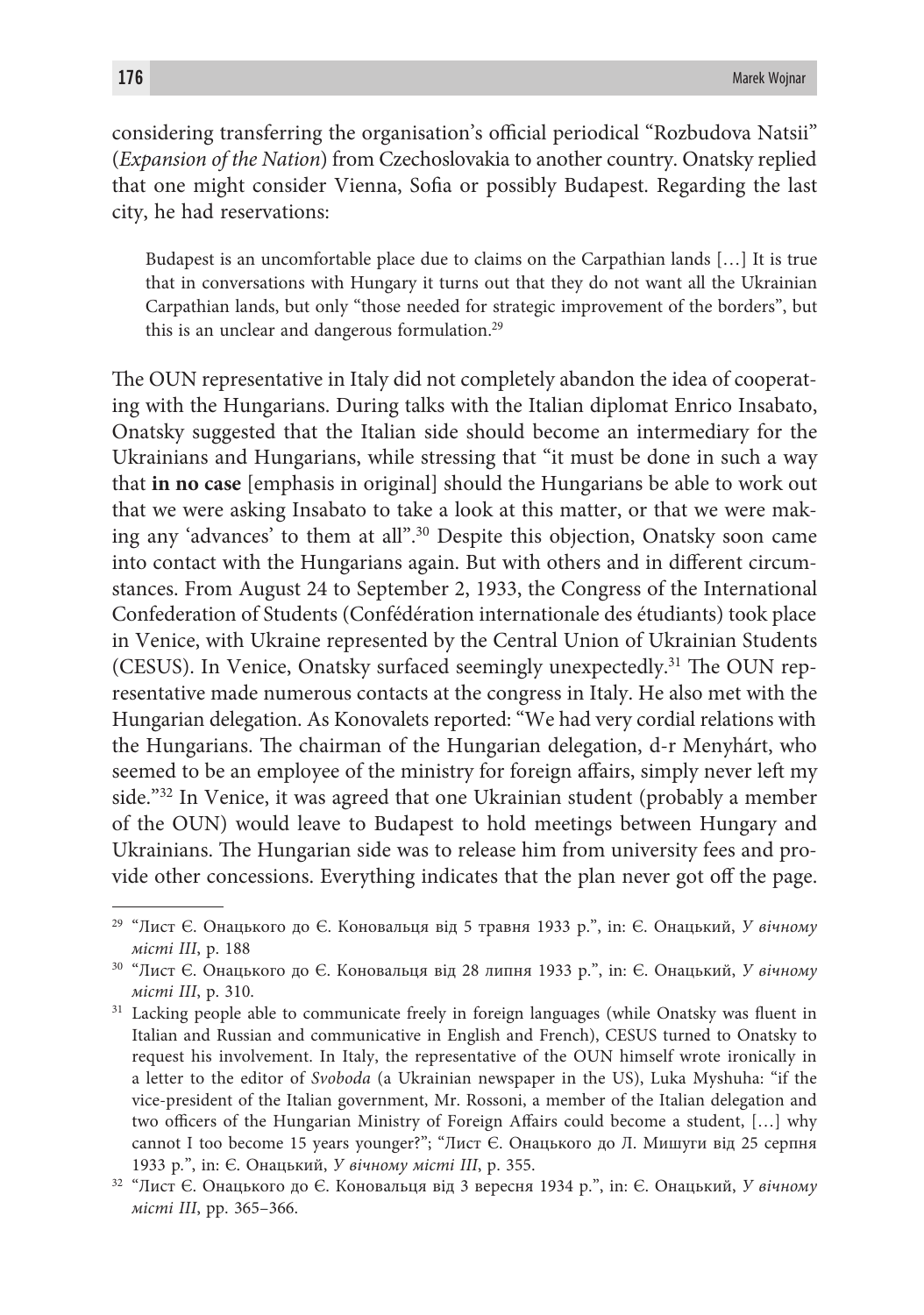In the second half of 1933, a plan to send Onatsky to Hungary appeared. Konovalets asked that for such a trip he should ask for appropriate recommendations from the Italians, and at the same time assured that he would arrange a letter of recommendation from Vasyl Vyshyvany.33 Because Onatsky repeatedly indicated in the correspondence that before leaving he would have to know "what he would do there",34 it can be hypothesised that neither PUN nor Konovalets had a precisely worked out strategy for such a trip. After all, Onatsky was not particularly eager to go to Hungary. Although the OUN activist emphasised his readiness to leave, he regularly indicated the riskiness of the venture, the need to receive the most precise of guidance, and his own financial problems.<sup>35</sup> The OUN's plans became more precise in December 1933. At that time Konovalets was in Paris discussing with Vyshyvany the issue of sending to Budapest a delegation that was to be joined by Onatsky and one of the activists of the organisation who dealt with the military – Viktor Kurmanovych. The case was to be announced to the Hungarian Ministry of Foreign Affairs, and Vyshyvany was certain that the nationalists would be received by Gyula Gömbös and the foreign minister, Kálmán Kánya.<sup>36</sup> The trip was planned for February, anticipating that by that time the nationalists would have been able to leave Czechoslovakia. Ultimately, neither assumption was implemented. In April 1934, Konovalets returned to the problem of the Ukrainian delegation's trip to Hungary. The OUN leader also asked Onatsky, possibly on the basis of an earlier memorandum sent by the OUN to the Japanese, to arrange a comparable document to be addressed to the Hungarians.37 Konovalets also asked the political clerk of PUN, Dmytro Andriievsky, for his opinion on what form the planned memorandum should take.<sup>38</sup> The document was probably never created – in any case Onatsky avoided writing it.39

<sup>33</sup> "Лист Є. Коновальця до Є. Онацького від 14 вересня 1933 р.", in: Є. Онацький, *У вічному місті III*, p. 375. Onatsky replied that he could easily obtain a letter of recommendation from the Hungarian Ministry of Foreign Affairs official, Menyhárt, if necessary; "Лист Є. Онацького до Є. Коновальця від 25 вересня 1933 р.", in: Є. Онацький, *У вічному місті III*, p. 382 .

<sup>34 &</sup>quot;Лист Є. Онацького до Є. Коновальця від 16 вересня 1933 р.", in: Є. Онацький, *У вічному місті III*, p. 376.

<sup>35</sup> Ibid; "Лист Є. Онацького до Є. Коновальця від 5 лютого 1934 р.", in: Є. Онацький, *У вічному місті IV*, p. 32; As a matter of interest, it can be stated that Onatsky even drew attention to the low temperature prevailing in Budapest in winter, which would require him to buy a new coat, as well as the expiring date of the passport, which would require it be renewed. "Лист Є. Онацького до Є. Коновальця від 2 січня 1934 р.", in: Є. Онацький, *У вічному місті IV*, p. 4; "Лист Є. Онацького до Є. Коновальця від 24 квітня 1934 р.", in: *У вічному місті IV*, p. 97. 36 "Лист Є. Коновальця до Є. Онацького від 27 грудня 1933 р.", in: Є. Онацький, *У вічному* 

*місті III*, p. 483. 37 "Лист Є. Коновальця до Є. Онацького від 13 квітня 1934 р.", in: Є. Онацький, *У вічному* 

*місті IV*, , р. 97.<br><sup>38</sup> At the same time, Konovalets did not know whether the memorandum was to be purely informative (as he wrote in a letter to Andriievsky), or was perhaps to address any concrete postulates to the Hungarians (he did not reject this possibility in the above-quoted letter to Onatsky). "Лист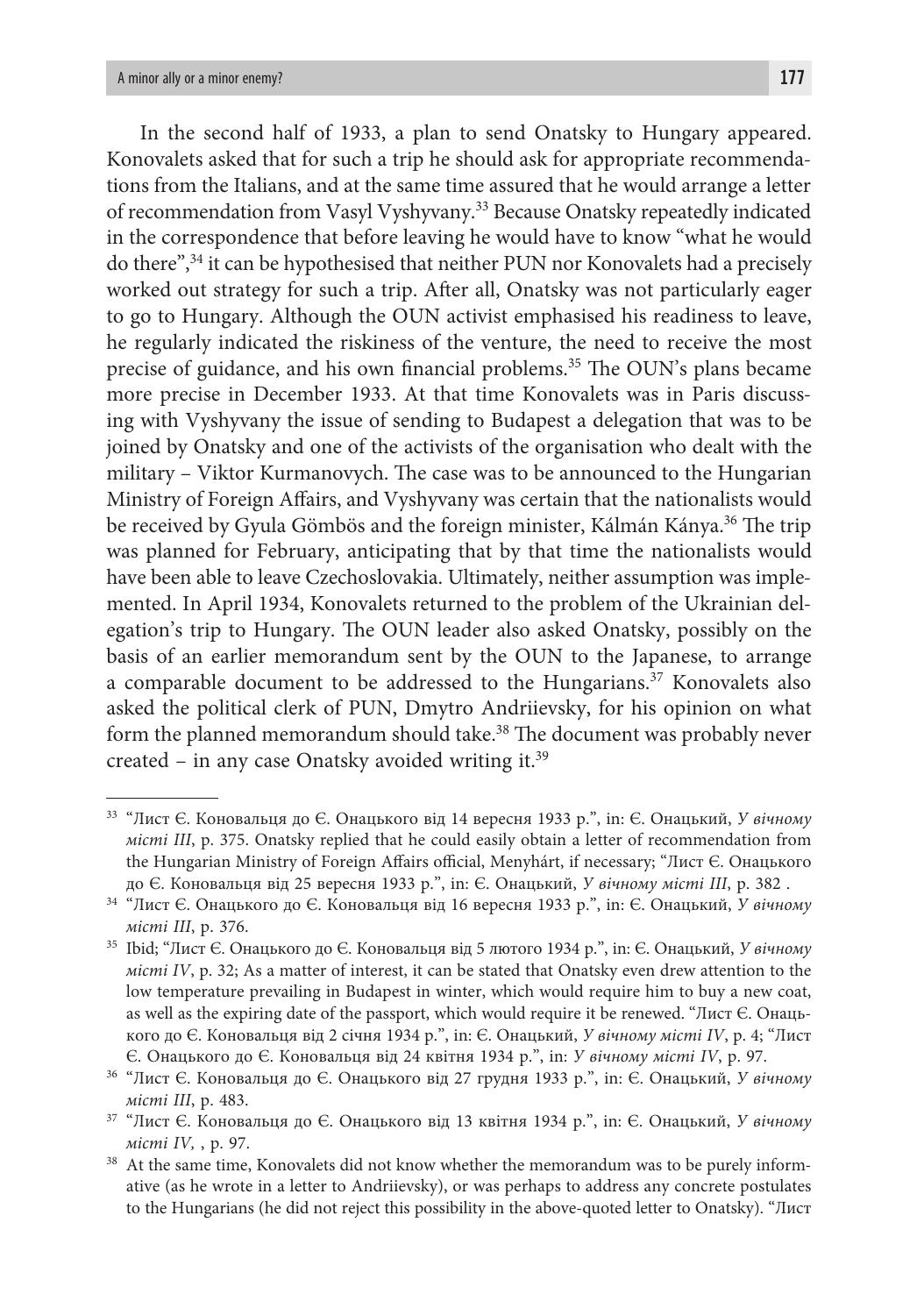The last time the OUN activists' letters make mention of sending a delegation to Hungary comes from the end of April.40 Later, we find no references to the topic. From the memoires of Dmytro Andriievsky published after World War II, it can be concluded that the idea was not brought to fruition (probably due to the general deterioration of the OUN's international standing after the attack on Bronisław Pieracki in June 1934). The OUN political consultant described a broad plan for his organisation, which was to rely on using European nations' revisionist movements to serve the Ukrainian cause. Andriievsky believed that there was a plan for Ukrainian military action that would start in the Balkans and expand through Dobrudja to Ukraine, where a war with the USSR would begin. As Andriievsky went on to argue:

To this end, it was planned to create a Ukrainian corps in the Balkans that was made up of expatriates, but not without the participation of Croatians, Bulgarians and Macedonians. The weapons would be delivered by Italy. The Hungarians, or at least the revisionists, were considered to be an uncertain factor by the author of the plan, due to the claims on Transcarpathia. In order to neutralise the Hungarians, it was planned to send a separate delegation to Budapest.<sup>41</sup>

These plans were to include the idea of organising a conference of nations subjugated to the USSR and then a conference of representatives of nations seeking a revision of the Versailles system. A study of the correspondence between OUN activists shows that virtually all elements of the aforementioned plan were actually discussed by nationalists in 1933–1934. There is no sign, however, that they were part of a broader plan.

On the sidelines of the organisational issue of sending a delegation to Hungary, Onatsky made a lot of comments on the subject of Hungary. In August 1933, during the visit of Prime Minister Gömbös to Rome, the OUN activist noted, not without reason that:

Apart from Ukraine, there is no more revisionist nation in Europe than Hungary. Even Germans are not as stubborn on this point as the Hungarians, because the Germans admit that they can also live within the territorial boundaries that the Treaty of Versailles left them, and the Hungarians proclaim that Hungary cannot live in such a state at all, and that their current economic situation attests to this fact. $42$ 

Є. Коновальця до Д. Андрієвського від 14 квітня 1934 р.", in: *Документи і матеріали*, vol. 2, part 2, p. 421.

<sup>39</sup> "Лист Є. Онацького до Є. Коновальця від 17 квітня 1934 р.", in: Є. Онацький, *У вічному місті IV*, p. 100.

<sup>40</sup> "Лист Є. Коновальця до Д. Андрієвського від 25 квітня 1934 р.", in: *Документи і матеріали*, vol. 2, part 2, p. 424. 41 Д. Андрієвський, "Міжнародня акція ОУН", in: *Організація Українських Націоналістів* 

*<sup>1929–1954</sup>*, Париж, 1955, pp. 151–152.

<sup>42</sup> Є. Онацький, *У вічному місті III*, p. 323.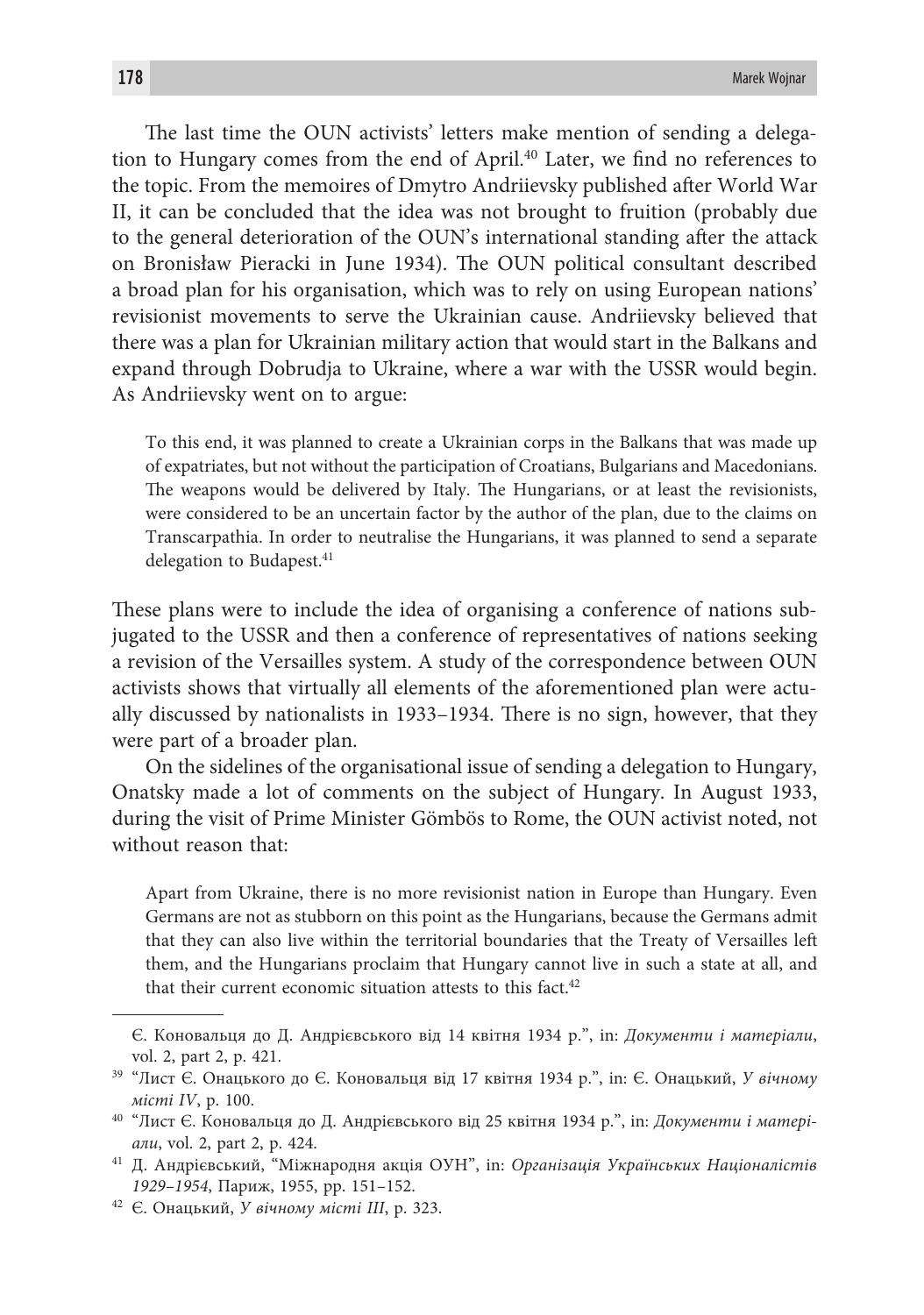The head of the OUN in Italy showed a lot of understanding for the Hungarian demands, but also wrote in the diary that "we Ukrainians would like more understanding for our national ideal – the unification of all parts of our national territory and our nation."43 Onatsky was clearly afraid of the powers supporting Hungarian revisionism and at the same time bound certain hopes up in it. Both pushed him to the idea of needing to communicate with Hungary. In November 1933, he wrote to Konovalets:

I would like to draw your attention to the fact that in England 168 MPs have signed a statement on the need to review the Treaty of Trianon and give Hungary back their territories. With the coming to power of the Labour government led by Henderson (it seems that the matter is already decided), Hungary's chances will increase even more. Italy has long had the idea of a plebiscite on these former Hungarian lands. It is a great danger to us that in the event of a plebiscite, the population of Subcarpathia will vote for Hungary. If it came to a plebiscite without our having previously agreed it with Hungary, it would be necessary to cross these lands off forever. If we come to an agreement with Hungary, these lands can serve as a wonderful, much-needed bridgehead.<sup>44</sup>

Onatsky proposed a double game in the Carpatho-Ruthenian affair. On the one hand, he argued that support for Hungarian revisionism should be declared, with the proviso that the ultimate national statehood of Carpathian Ruthenia would be established in a separate agreement between Hungary and the future Ukrainian State. A representative of the OUN in Italy added that, in conversations with the Hungarians, the local Ruthenian/Ukrainian population should be recognised as part of the Ukrainian nation, which would entail the granting of appropriate linguistic, educational and governmental participation rights in the country (which shows that Onatsky expected that Carpathian Ruthenia would first come under Hungarian rule). Meanwhile, Onatsky also intended to use the game with Budapest to blackmail Czechoslovakia, whose authorities proposed to issue an ultimatum that "either you recognise Subcarpathia as part of ethnic Ukraine with all the consequences thereof, or we will fight for Subcarpathia to be temporarily annexed to Hungary."45 Onatsky not only wanted to use the menace of Hungarian revisionism as an element of pressure on Prague, but also to use it to internationalise the Carpathian Ruthenia problem.46 The OUN representative in Italy undoubtedly

<sup>43</sup> Є. Онацький, *У вічному місті III*, p. 294.

<sup>44</sup> "Лист Є. Онацького до Є. Коновальця від 28 листопада 1933 р.", in: Є. Онацький, *У вічному місті III*, p. 439.

<sup>45</sup> "Лист Є. Онацького до Є. Коновальця від 28 листопада 1933 р.", in: Є. Онацький, *У вічному місті III*, p. 439.

<sup>&</sup>lt;sup>46</sup> In his notes Onatsky referred to a series of lectures that the former Hungarian Prime Minister István Bethlen had given in Great Britain at the end of 1933. From the content of the politician's speeches, it appeared that the Hungarians wanted to annex Hungarian-populated areas to their state. In addition, Transylvania was to be transformed into an independent state and plebiscites were planned for Banat and Baczka, while Slovakia and Carpathian Ruthenia would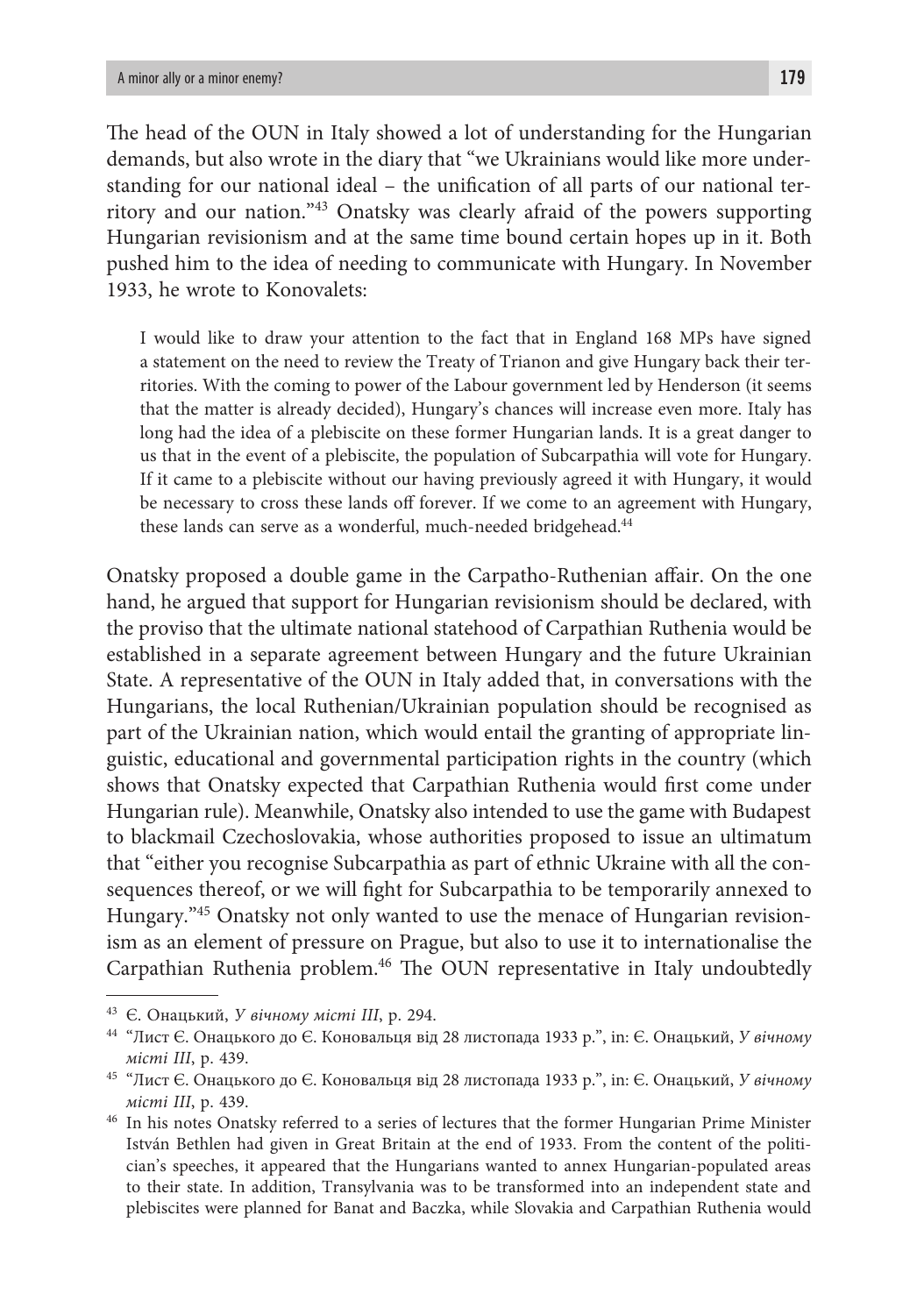overestimated the possibility of the Ukrainians putting an ultimatum to Prague. Nevertheless, the very strategy of winning Carpathian Ruthenia for the Ukrainian cause on the discrepancies between Czechoslovakia and Hungary appeared to be relatively rational.

The idea of establishing cooperation with Budapest was not popular among OUN activists. The reason for this was quite prosaic: the OUN's growing closer to Hungary would not be warmly received in Prague. Czechoslovakia, which in rhetoric was often referred to by the Ukrainian nationalists as "the occupier"47 of Carpathian Ruthenia in fact allowed the OUN to operate quite broadly along the Vltava (until 1934). In Czechoslovakia there were five branches of the OUN (in Prague, Brno, Poděbrady, Liberec and Příbram).48 In the Czech capital the official publication of PUN, *Rozbudova Natsii* was issued, and *Surma*, the official periodical of the Ukrainian Military Organisation was also edited there. Prague was also the seat of the propaganda office headed by the secretary of the OUN, Volodymyr ets. While the plans to establish close relations with high-ranking Hungarian politicians remained on paper, the relations between Ukrainian nationalists and the Czechoslovak Ministry of Foreign Affairs were real. In June 1928, Mykola Stsiborski met with Edvard Beneš's deputy, Kamil Krofta.49 In May 1930, the same activist reported to Konovalets: "the [political] office maintains permanent links with the Ministry of Foreign Affairs, which can be characterised as a loyal and unofficial friendship".50 During the OUN's Prague conference in July 1932, D. Andriievsky expressed concern about Hungarian revisionism and proposed a consistent alignment with Prague:

We have to be very watchful of the Czech area and not neglect our positions there. This is important for us politically, diplomatically and militarily. For now, the issue of Carpathian

48 "Звіт М. Сціборського голові Проводу українських націоналістів про діяльність Проводу за час від 15 квітня по 30 травня 1930 р*.*", in: *Документи і матеріали*, vol. 1, p. 321

gain autonomy. Onatsky commented on these postulates as follows: "For us, the Hungarians' propaganda is important, in that it also raises the issue of full autonomy for the Ukrainians of Subcarpathia, while Count Bethlen explained at one of his lectures that after reaching full autonomy, the Ukrainians would decide for themselves which countries would join. In this way, the matter of Subcarpathian Ukraine has been brought to the attention of all the countries of the world, and Ukrainian patriots should now make efforts to resolve it in accordance with the

interests of the Ukrainian people". Є. Онацький, *У вічному місті III*, pp. 474–475. 47 "Листівка ОУН [1931 р.]", in: *Документи і матеріали з історії Організації Українських Націоналістів*, vol. 2, part 1, ed. Ю. Черченко, Київ, 2010, p. 169; "Лист від провідних діячів ОУН до Управи Української стрілецької громади від 30 грудня 1932 р.", in: *Документи і матеріали…*, vol. 2, part 1, p. 266.

<sup>49 &</sup>quot;Лист Є. Коновальця до Д. Андрієвського від 6 червня 1928 р.", in: *Документи і матеріали*…, vol. 2, part 2, p. 90; Information about Stsiborski's contacts in the Czechoslovak Ministry of Foreign Affairs is also found in the memoirs of Oleksy Boykiv, О. Бойків, "Моя співпраця

з полковником", in: *Євген Коновалець та його доба*, Мюнхен, 1974, p. 629. 50 "Звіт М. Сціборського голові Проводу українських націоналістів про діяльність Проводу за час від 15 квітня по 30 травня 1930 р.", in: *Документи і матеріали*, vol. 1, p. 322.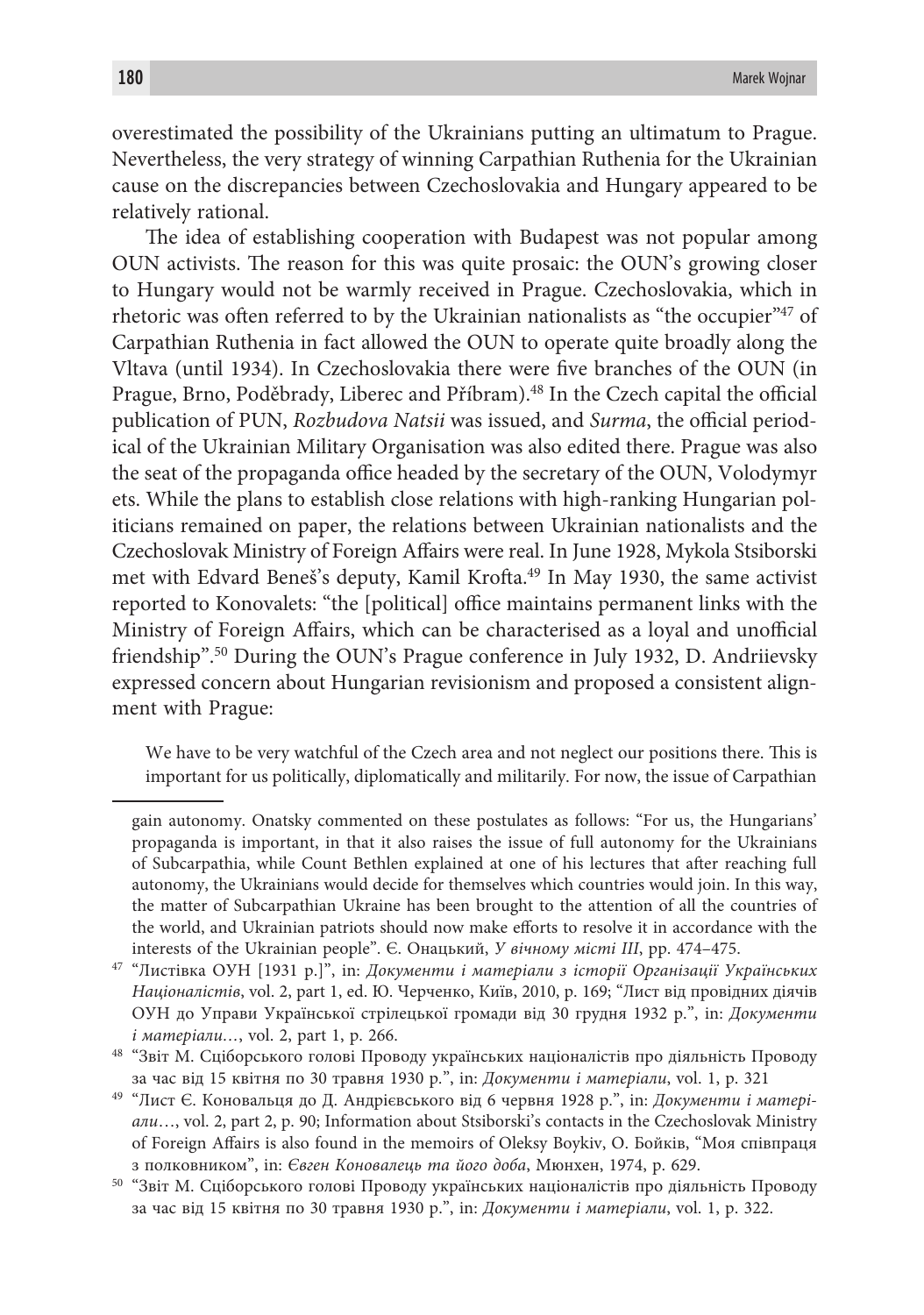Ruthenia can and must be used as a force for *rapprochement*, not struggle. The appetite of the Hungarians for that region is equally dangerous for both the Czechs and us.<sup>51</sup>

OUN activists in Carpathian Ruthenia (OUN Zakarpatta, OUN Z), which from 1932 were divided into legal and illegal sectors, approached the issue of relations with Hungary in a similar way at that time.<sup>52</sup> In December 1933, the first issue of the monthly *Probojem* published an article with the eloquent title of "Schoby bulo yasno" ("To make it clear"). Its author was Stefan Rosokha, head of the legal sector of OUN Z and also the monthly's editor-in-chief. Thus, the article was actually a manifesto of sorts. The nationalist activist declared a growth in revisionist tendencies on the international arena and the activation of pro-Hungarian activities among Magyarons in Carpathian Ruthenia. Rosocha was anxious about these phenomena. In relation to them, he declared: "Magyaron revisionist action threatens the state as it threatens the Ukrainian people in Subcarpathia. Every Ukrainian knows that Subcarpathia can only stay within the boundaries of the Czechoslovak Republic".53 Rosocha criticised the attitude of the Czechoslovak authorities towards the Ukrainian movement and called for opposition to Russophiles, whom he identified with Hungarian propaganda:

Czech politicians and Czech government offices must once [and for all] understand that the danger is not where they are looking for it, but on the opposite side. They should clean out the administrative apparatus of the Subcarpathian region, sweep away everything dirty and make it healthy again […] Czech government offices should stop supporting the Russophile movement and leave it to its own fate.54

Criticism of Hungarian revisionism and the activities of ethnic Hungarians was also to be heard in the demands of the Second Nationalist Youth Congress that was convened by the underground sector of the OUN Z, and which took place on 1 July 1934 in Mukachevo.<sup>55</sup> The attitude of nationalists from Carpathian Ruthenia to Hungary and Czechoslovakia was not devoid of a certain populism.

<sup>51</sup> Д. Андрієвський, *Міжнародні в'язання і Україна*, NA, z. RUESO, karton 13, svazek 3, strana 102.

<sup>52</sup> The OUN Z had in fact been in operation in Carpathian Ruthenia since the late 1920s. The importance of nationalists had been small until 1938. The OUN considered Russophile circles to be its main opponent, as was expressed in the unsuccessful attempt carried out by Fedir Tatsynts on the life of Yevmentii Sabov, the chairman of the Duchnovych Society, on 1 June 1930. The activities of the OUN Z were renewed two years later, and the organisation was divided into a legal section (Stepan Rosokha) and an clandestine one (Yulian Khymynets). The certainty of the above findings is debatable, because the existing studies are largely based on the memories of the nationalists themselves, О. Пагіря, М. Посівнич, "Воєнно-політична діяльність ОУН у Закарпатті (1929–1939)", *Український визвольний рух*, 13 (2009), pp. 45–55.

<sup>53</sup> С. Росоха, "Щоби було ясно", *Пробоєм*, 1 (1933), pp. 2–3.

<sup>54</sup> Ibid., p. 4.

<sup>55 &</sup>quot;Другому зїзду народовецької молоді в Мукачові", *Пробоєм*, 7 (1934), p. 101.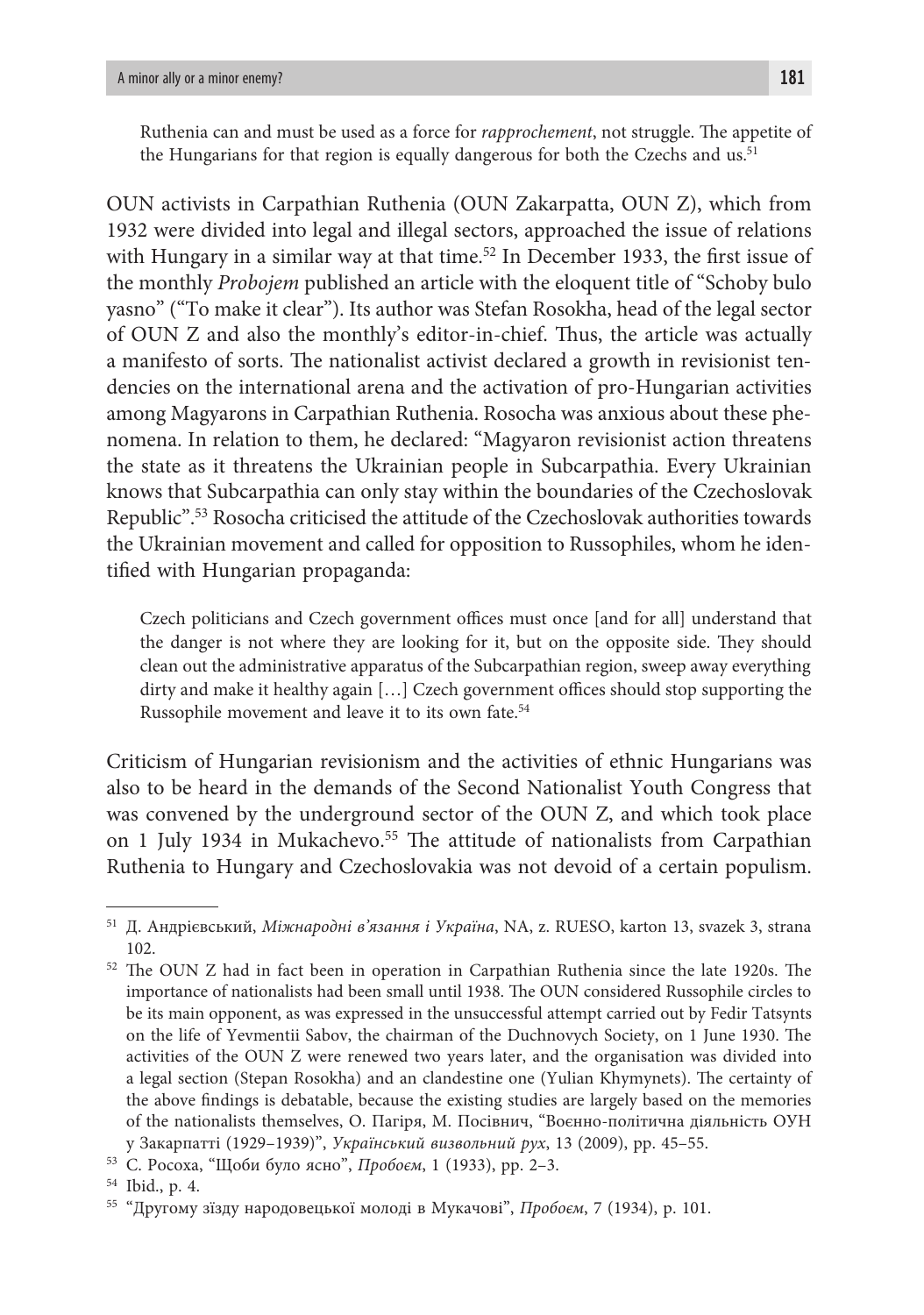One example of this was given by Rosocha, who threatened revisionism on the one hand, and on the other criticised Prague for introducing trade restrictions against Budapest in the field of agricultural goods. This regulation was intended to deprive the Ukrainian population of the Prešov region of the possibility of selling timber in Hungary and to contribute to its impoverishment.<sup>56</sup>

Ideas of tactical cooperation with Czechoslovakia dominated the political thinking of the OUN in the first half of the 1930s. The emergence of a different stance that assumed cooperation with Hungary was only possible once there appeared the threat that OUN activity in Czechoslovakia would be liquidated.57 Nor does it seem to have been by chance that these ideas rang particularly loudly in Rome, where Hungary had a stronger position than in other European capitals.

The issue of relations with Hungary was also considered by OUN activists in the second half of the 1930s. In a 1937 work, *For the teeth and claws of the nation*, Volodymyr Martynets believed that the OUN did not consider Hungary or the Hungarians in terms of ally-or-enemy. The activist criticised the Ukrainians for their inability to assimilate, compared to representatives of other nationalities living on the Dnieper and Dniester. According to Martynets, the Hungarians were an example of an effective policy in this area:

Do you remember Christ's parable of the judiciousness of the man who, having lost one lost sheep, left the 99 other sheep in the desert? Or that they welcome one repentant sinner into heaven with far greater joy than they do 99 righteous people who need no repentance? With that same joy ethnic Hungarians welcomed every neophyte. And not only did they welcome him at first: not only did they not disdain or avoid him, nor look [on him] as a stray, but they constantly showed him favour, giving him preference over the 'ninety-nine righteous' ethnic Hungarians, advancing him to positions of prominence, including up to prime ministers and supreme military commanders. Please look through the names of the greatest Hungarian politicians, commanders, etc. of the last 100 years, and you will encounter many Slovakian names among them<sup>58</sup>

This admiration for the Hungarians did not mean that the OUN activist would prefer that after the First World War Carpathian Ruthenia had remained under

<sup>&</sup>lt;sup>56</sup> С. Росоха, "Кроваве повстання", *Пробоєм*, 3–4 (1935), pp. 29–33.<br><sup>57</sup> Although the Polish-Czechoslovak *rapprochement* proved to be short-lived, it enabled the intensification of military cooperation, which significantly contributed to the liquidation of the Czechoslovak arm of the OUN. The cooperation that had existed since 1928 between Poland and Czechoslovakia in exchanging military information on Germany was extended in February 1933 to issues of Ukrainian emigration. The Polish and Czechoslovak intelligence services should be linked first to searches carried out in October 1933 in apartments of OUN activists in Czechoslovakia, and then the liquidation of the Czechoslovak arm of OUN after the murder of Bronisław Pieracki (15 June 1934) in September 1934, cf. В. Муравський, "Документи Міністерства закордонних справ Чехословаччин про так званий 'Архів Сеника'", *Український визвольний* 

*рух*, 6 (2006), pp. 5–29. 58 В. Мартинець, *За зуби й пазурі нації*, Париж, 1937, p. 54.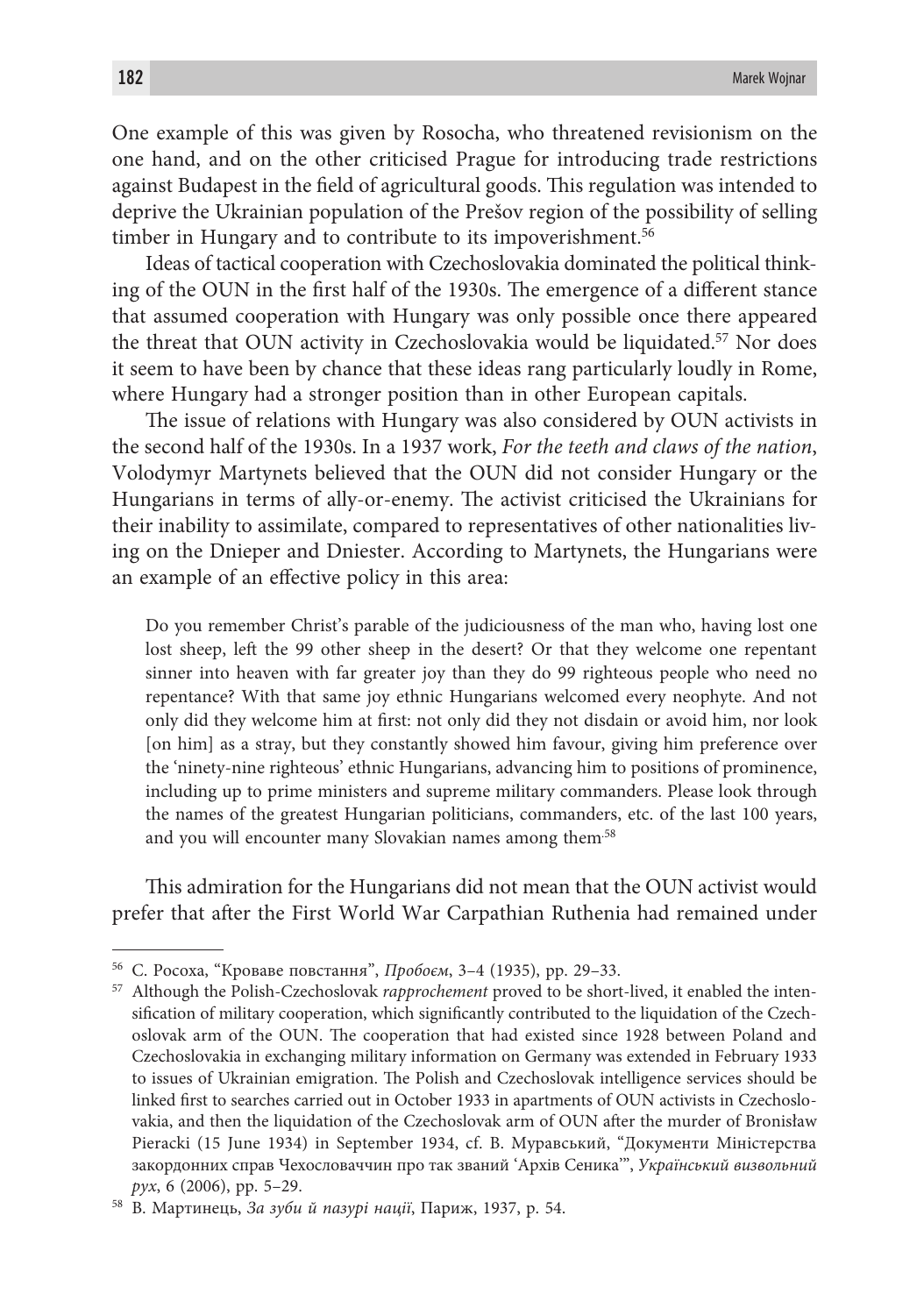Hungarian rule. On the contrary, Hungarisation was in his view far more dangerous than Czechisation. He made this view clear in his memoirs published in 1949:

It cannot be denied: it is better that Carpathian Ruthenia went to Czechoslovakia than it be in Poland, Romania or Hungary, let alone Sowdepia. Moreover, in Carpathian Ruthenia there was at that time not so much a Czech danger as a Hungarian danger, so widespread were the cultural and political influences of Hungary there. Is it not significant that after ten years of belonging to Czechoslovakia, students at the Ukrainian gymnasium in Uzhgorod spoke only Hungarian!?<sup>59</sup>

At the end of the 1930s, Carpathian Ruthenia began to play an increasingly important role in the political activity of the OUN, which was associated with the Third Reich raising the issue of Sudeten Germans, and thus also a re-emergence of the problem of other national minorities in Czechoslovakia. In November 1937, Konovalets convened a PUN conference in Munich on the future policy for Carpathian Ruthenia. A few months later, in February 1938, the leader of the OUN proposed the creation of a separate policy headquarters in Carpathian Ruthenia, which eventually included Richard Yary (head, foreign policy), Yaroslav Baranovsky (internal affairs) and Orest Chemerynsky (information and press). Military issues were not in the staff's remit, but remained the prerogative of the military management of the OUN directed by Mykola Kapustiansky (in which Carpathian Ruthenia affairs were handled by Mykhailo Kolodzinsky).<sup>60</sup> Together with these initiatives by the Ukrainian nationalists one should add the efforts of the PUN military offices in Paris in publishing a booklet on Carpathian Ruthenia authored by Chemerynsky.<sup>61</sup> This young activist in the OUN press office in Berlin considered it to be of crucial importance for the Ukrainian issue in Carpathian Ruthenia that the creation of a Hungarian–Polish border should be prevented. To prevent this, the Ukrainians of Carpathian Ruthenia should, according to Chemerynsky, stand together with the Slovaks and Sudeten Germans in a united anti-Czech front. This pressure on Prague would lead to the implementation of the "Carpatho-Ruthenian idea", which was supposed to consist in the division of the single Czechoslovak state into three separate countries: the Czech Republic, Slovakia and Carpatho-Ruthenian Ukraine (the latter would at some unspecified

<sup>59</sup> Id., *Українське підпілля. Від УВО до ОУН. Спогади й матеріали до передісторії та історії українського організованого націоналізму*, Вінніпег 1949, pp. 277–278.

<sup>60</sup> В. Стахів, "Почалося в Ужгороді, а закінчилося в Мармароському Сиготі", *Вісті братства* 

*кол. вояків 1 УД УНА*, 11–12 (1954), p. 7.<br><sup>61</sup> A number of scholarly studies mention the existence of a German-language translation of the booklet (О. Пагіря, М. Посівнич, *Воєнно-політична діяльність*, pp. 51–52.). These claims are not entirely reliable. The nationalists actually published the work *Karpaten Ukraine* (*Ukrainian Carpathia*), but it was a collection of articles edited by Chemerynski (one of the authors was Kolodzinsky); В. Стахів*, Почалося в Ужгороді*, nos. 11–12, p. 7; М. Капустянський, "Військова підготовка ОУН", in: *Організація Українських Націоналістів*, pp. 131–132.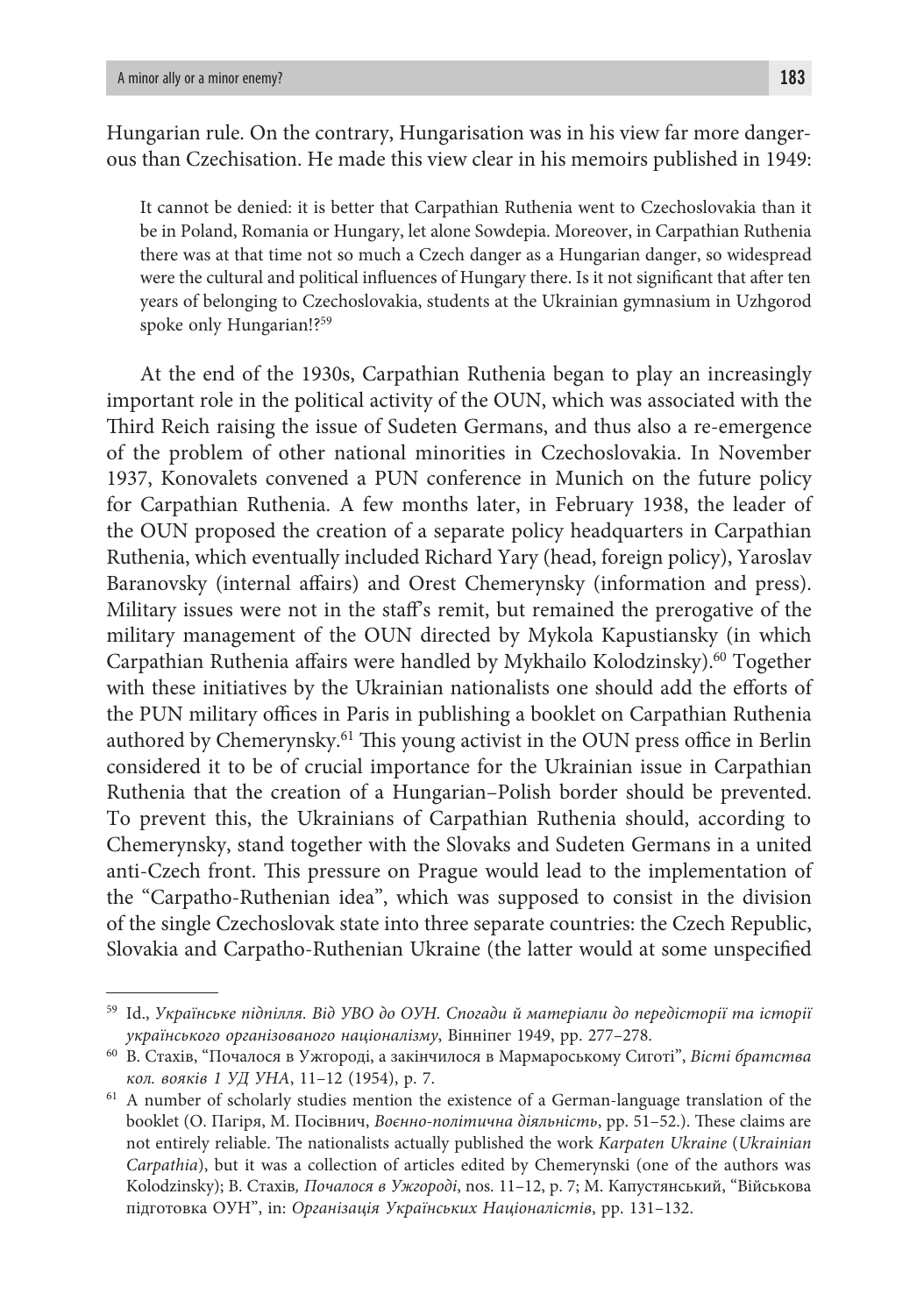time unite with an independent Ukrainian state). Territories in Czechoslovakia inhabited by a Hungarian minority were to pass under the rule of Budapest. In turn, Czemerynski made the transfer of Cieszyn Silesia to Poland dependent on … joining Eastern Galicia, Volyn, Chełmszczyzna, Polesie and Podlasie to Carpatho-Ruthenian Ukraine. This vision was to be realised by obtaining guarantees of independence for the Czech Republic, Slovakia and Carpatho-Ruthenian Ukraine from Great Britain, Germany and Italy. Chemerynsky also predicted that the territories inhabited by Sudeten Germans would be annexed to the Third Reich, although this fact was to be carried out independently of the implementation of the "Carpatho-Ruthenian idea".62 Chemererynski's book was foundational to PUN's *Platforma Zakarpattia* (*Platform of Transcarpathia*), which was created in the summer of 1938 and consisted of ten points. This document was intended as a specific plan of action for nationalists in the region.<sup>63</sup>

Mychajlo Kolodzinsky devoted some attention to the problems of Ukrainian– Hungarian relations in *Voienna doktryna ukraiinskykh nacionalistiv* (*The War doctrine of Ukrainian nationalists*). The activist described the prospects for Ukrainian– Hungarian relations after Ukraine gained statehood and status as a political power. Kolodzinsky regarded Hungary as an aggressive and militant neighbour, but dangerous to Ukraine only in the event that it allied itself with other states. However, in the event of a conflict between the two sides, the OUN activist saw favourable prospects for Ukraine. According to Kolodzinsky, even if the Ukrainian army suffered defeat in Carpathian Ruthenia, the previously created chain of fortifications would stop the Hungarians at the line of the Carpathians.64 In turn, if the situation on the front turned in favour of Ukraine, its armed forces would have an open road to Budapest. Kolodzinsky also described the course of a future Ukrainian– Hungarian border. The activist sketched it on the basis of geostrategic arguments, which largely coincided with ethnographic postulates (which he borrowed from the nationalising geographers Stepan Rudnytsky and Volodymyr Kubiiovych).65 Kolodzinsky was concerned with controlling the railway line running from Košice through Chop and Velykyi Bychkiv to Borșa. As a result, some of the Hungarian areas (probably including Berehove) would remain on the other side of the

<sup>62</sup> Я. Оршан [О. Чемеринський], *Закарпаття*, Париж, 1938 pp. 26–27. 63 О. Пагіря, М. Посівнич, *Воєнно-політична діяльність*, p. 52.

<sup>64</sup> М. Колодзінський, *Воєнна доктрина українських націоналістів*, АОУН, no. 1, op. 2, s. 466, ark. 53. As he explicated in another text: "In strategic terms, Carpathian Ruthenia would be invaluable for the defense system of the Ukrainian state. The Carpathians are our Maginot line, behind which we will be able to prepare ourselves to defend our country and to expand our cultural and economic life. A strongly fortified Carpathian range will be able to stop an enemy invasion from both the south and the west". Бурун [М. Колодзінський], "Воєнне значення і стратеґічне положення Закарпаття", in: *Війна і техніка. Воєнно-науковий збірник*, Париж, 1938, p. 45. 65 Cf. С. Рудницький, *Наш рідний край*, Львів, 1921, pp. 11–12; В. Кубійович, *Територія* 

*і людність українських земель*, Львів, 1935, p. 15.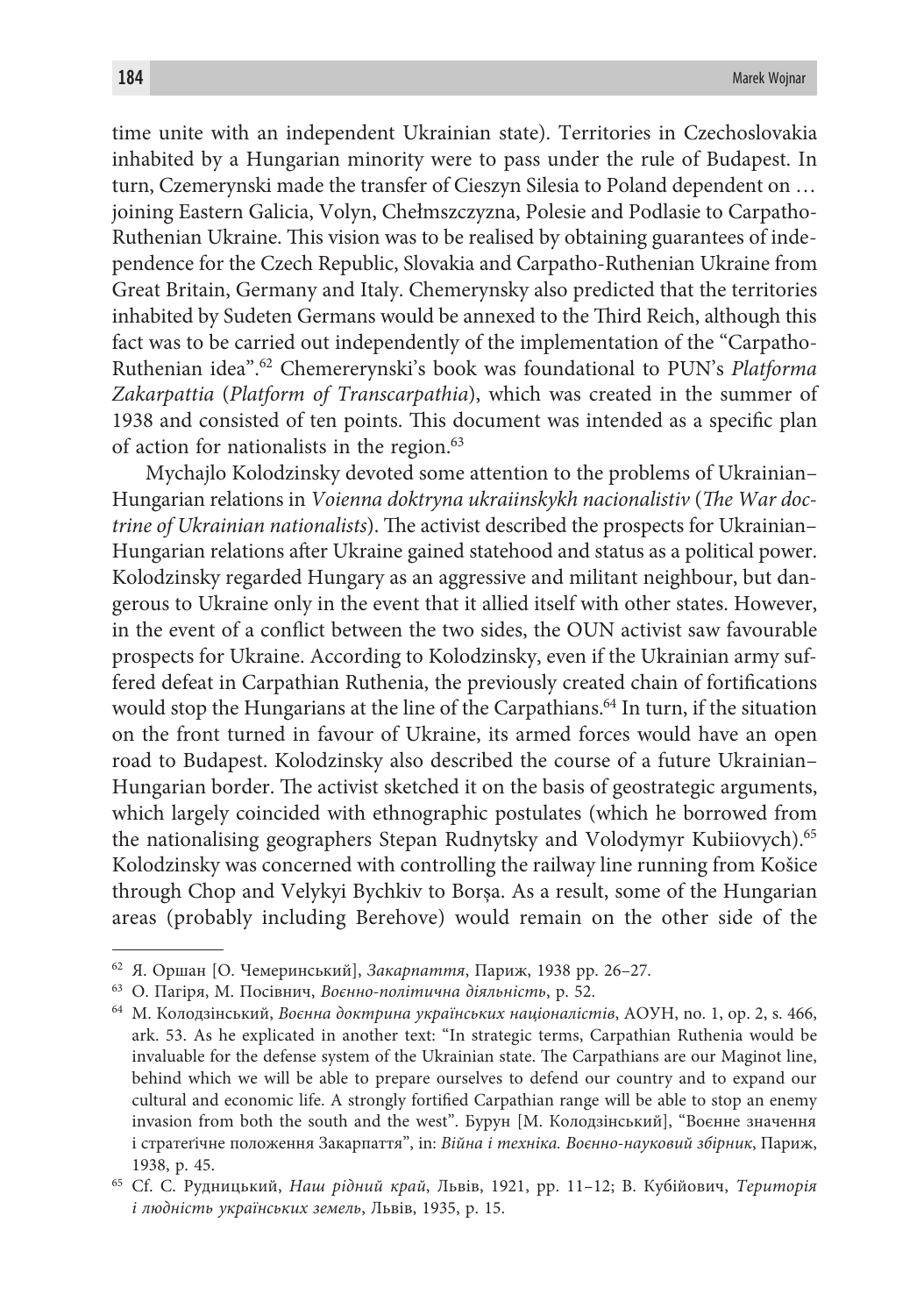border. The OUN military theoretician was not consistent. In the article *Voienne znachennia i strategichne polozhennia Zakarpattia* (*The Wartime Significance and Strategic Location of Transcarpathia*), he described the course of the border on the Hungarian section slightly differently. It was to run along the Michalovce– Prešov–Berehove–Sighetu Marmaţiei line. Although Kolodzinsky's views on this issue lacked precision, it should be stated that he allowed that areas of Carpathian Ruthenia might be ceded to the Hungarians where they were ethnically dominant.<sup>66</sup>

The theoretical plans of the nationalists were soon to face a brutal reality. The decisions of the Munich conference that transferred the areas inhabited by Sudeten Germans to the Third Reich brought with them an avalanche of events. On 30 September 1938, on the premise of ethnicity, Poland demanded the return of Zaolzie by Czechoslovakia. Prague accepted the ultimatum, and two days later the Polish Army took the disputed territory. In the following days, the First Czechoslovak Republic ceased to exist, and in its place was a Czecho-Slovakian federation consisting of Czechia, Slovakia, and Carpathian Ruthenia. The new state was soon to experience a new shock. On 2 November 1938, as a result of the decision of Germany and Italy brought about by Vienna arbitration, Hungary received southern parts of Slovakia with Košice, and Carpathian Ruthenia with Uzhgorod, Mukachevo and Berehove (the capital of the autonomy was transferred to Khust). In the latter region, Hungarian gains exceeded the boundary line sketched by Rudnytski and Kubiyovych to which OUN activists had adhered.

The autonomous Carpathian Ruthenia was formally established on 11 October 1938. The Autonomy of Carpathian Ruthenia came into being as the implementation of the aspirations of Russophile and Ukrainophile communities remaining in a tactical alliance. The head of the autonomous government was the Russophile Andriy Brodiy, and its members included Ivan Pieshchak, Stefan Fentsik, Edmund Bachynsky (Russophiles), and Avhustyn Voloshyn and Yulian Revay (Ukrainophiles). $67$  This situational alliance quickly disintegrated. The Russophile community did not have a clear plan of action, and Brody and Fentsik were being financially subsidised by the Hungarians. The prime minister in fact aimed to conduct a plebiscite in Carpathian Ruthenia, convinced that the result would go as Budapest thought. Years later, under Soviet interrogation, he confessed that he was in favour of a plebiscite to prevent the division of Carpathian Ruthenia along ethnic lines.68 Brody was dismissed and arrested by the Czechs on 26 October 1938, on the basis of documents provided by Ukrainians to the authorities in Prague

<sup>66</sup> Бурун [М. Колодзінський], *Воєнне значення і стратеґічне положення Закарпаття*, p. 45. 67 M. Jarnecki, P. Kołakowski, *"Ukraiński Piemont". Ruś Zakarpacka w okresie autonomii*, War-

szawa, 2017, pp. 130–133. 68 All of Carpathian Ruthenia under Hungarian rule seemed to Brody a better solution than an autonomy deprived of the largest urban centres, most industry and transport routes, which were located in the Tisza Valley, with its mainly Hungarian population, M. Jarnecki, P. Kołakowski, *"Ukraiński Piemont"*, pp. 154–156.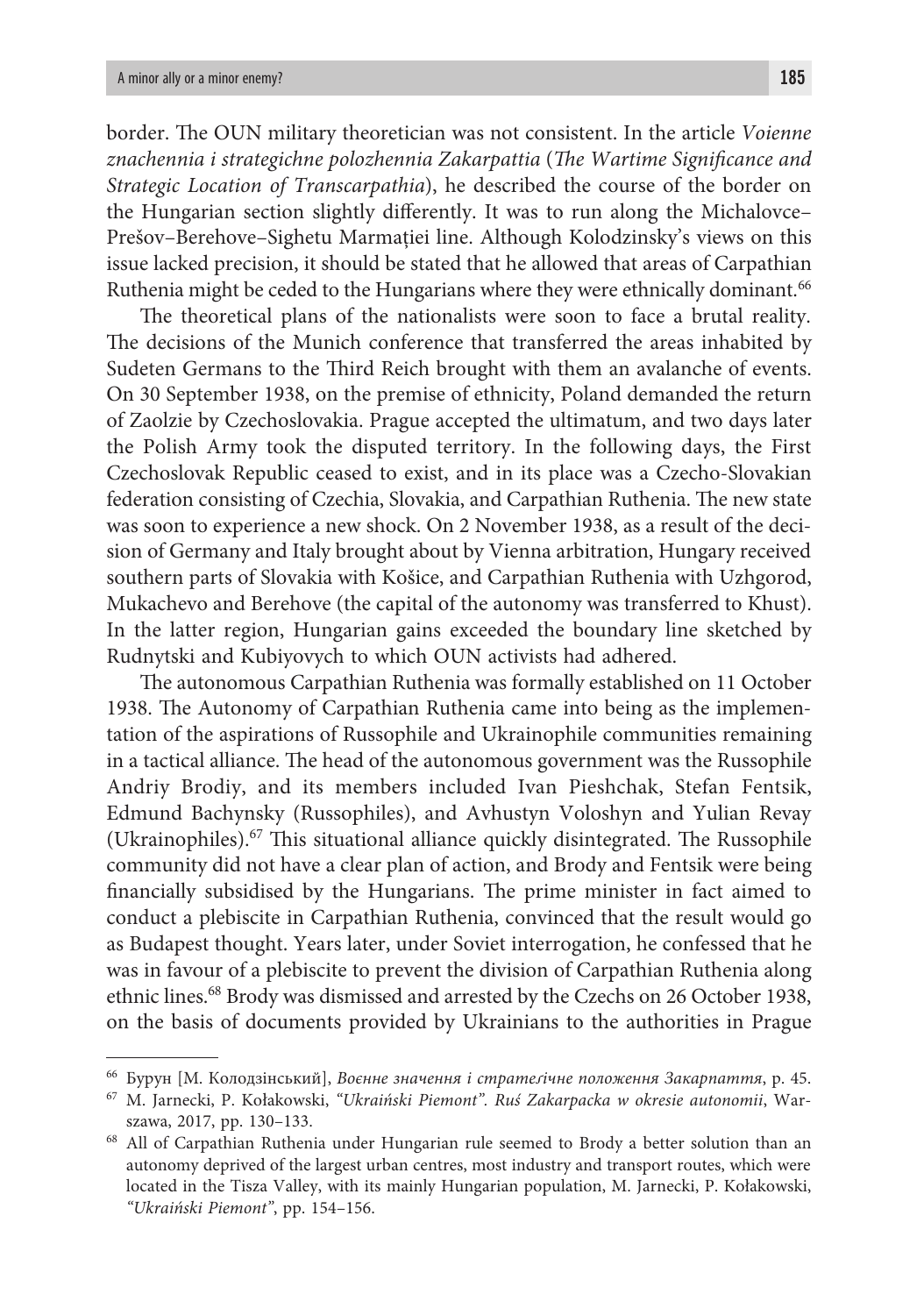that testified to his espionage activities. Fentsik fled to Budapest. The leadership of a new Ukraine-oriented government was assumed by Voloshyn, and ministerial functions were taken by Revay and Bachynsky. The new government made the administration and education Ukrainian and closed many Russophile press publications.69 Political parties were liquidated, and in their place the Ukrainian National Union (UNO) was established in January 1939. In far-from-democratic elections to the parliament (*Sojm*), this group of "national unity" in February 1939 received 92.4% of the votes.70 The armed forces of the autonomous region were a paramilitary created on 9 November 1938 – the National Defense Organisation, "The Carpathian Sich" (ONOKS), headed by Dmytro Klympush and Ivan Roman.<sup>71</sup> The authorities of autonomy had no authority to conduct a foreign policy. In reality, however, they attempted to. Carpathian Ukraine maintained good relations with Romania, but in fact Berlin was the main point of reference for Khust.<sup>72</sup>

The process of creating a Ukrainian autonomy actively entailed émigrés from Czecho-Slovakia and the diaspora from across the America. Many Ukrainians living in the Second Polish Republic decided to cross the border in the Carpathians illegally, purely to take part in creating the "Ukrainian Piedmont". According to Michał Jarnecki and Piotr Kołakowski, the number of these latter is cautiously estimated at 1,200 to 1,500.73 Roman Wysocki gives a higher number of 2,000.74 Among them were numerous OUN activists, i.a. Roman Shuchevych, Zenon Kossak, Yevhen Stakhiv, Yevhen Vretsiona.75 Others, more important nationalists like Kolodzinsky, or head of the PUN cultural office, Oleh Olzhych, were sent to Carpathian Ruthenia directly upon their return from emigration. Nationalists primarily left their mark in shaping ONOKS. Kolodzinsky became the head of the general staff of ONOKS, and Kossak and Shuchevych became his assistants.76 The influence of the OUN on the formation of the ideological face of the autonomous region cannot be ignored. The influence of nationalist ideology betrayed the programme of the Ukrainian National Union (the slogan "Ukraine above all!"), And especially the ONOKS press body *Nastup*. 77 Nationalists treated the autonomy as a "stepping stone" towards the greater purpose of creating a Great Ukraine (Independent United Ukrainian State). A utilitarian attitude towards autonomy was certainly more typical of Galicians. But Carpatho-Ruthenian nationalists were

70 Ibid., p. 211. 71 Ibid., pp. 165–165. 72 Ibid., pp. 194–199.

<sup>69</sup> Ibid., pp. 154–156.

<sup>73</sup> Ibid., p. 191. 74 R. Wysocki, *Organizacja Ukraińskich Nacjonalistów w Polsce w latach 1929–1939*, Lublin, 2003,

p. 390. 75 Ibid., p. 391; M. Jarnecki, P. Kołakowski, *"Ukraiński Piemont"*, pp. 164–165. 76 П. Мірчук, *Нарис історії Організації Українських Націоналістів*, Мюнхен–Лондон– Ню-Йорк, 1968, p. 553. 77 M. Jarnecki, P. Kołakowski, *"Ukraiński Piemont"*, p. 160.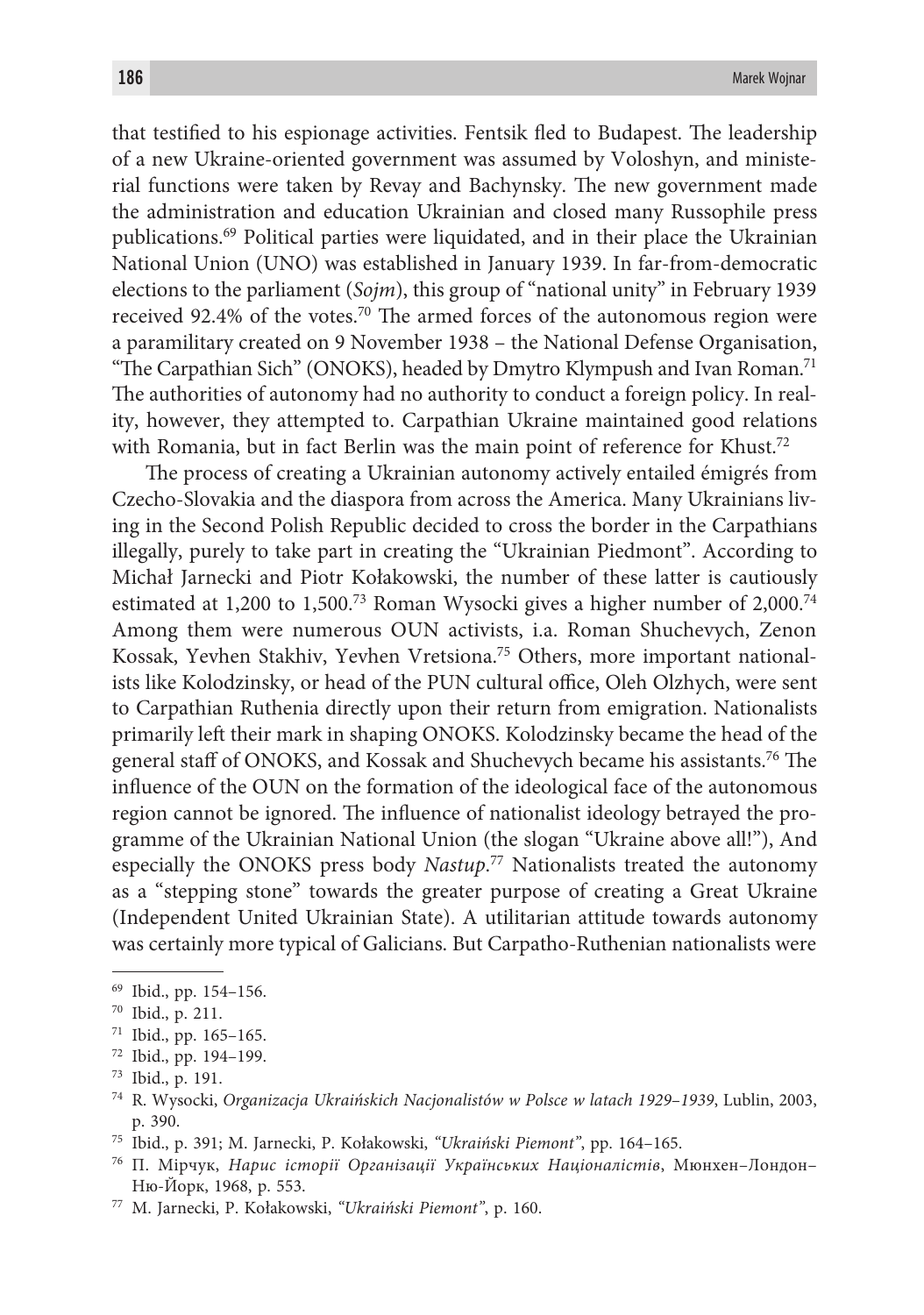also becoming radicalised. Hopes about the role that was to fall to Carpathian Ruthenia were well synthesised by the OUN Z's statement of August 1938. It had nothing in common with Rosocha's claims of loyalty of nearly five years previously:

A great time is coming! Carpathian Ruthenia must become the embryo of one Independent Ukrainian State from Poprad and the Tatra Mountains to the Caspian Sea and the Caucasus! We will be proud that we will be the first to start rebuilding the Ukrainian state. That we will help our brothers to throw off the yokes of Moscow, Poland and Romania. Only the unity of the nation, great faith in our own strength and faith that God has appointed us to lead our people to Freedom will help us in this reconstruction!78

One of the leading Carpatho-Ruthenian nationalists, Ivan Rohach saw the creation of autonomy as the first stage in the construction of a Ukrainian empire that would be created with the help of the Third Reich.79 Others wanted "only" to be a political power operating in concert with other powers.80 In the OUN circles at the time, a popular saying was "It began in Uzhhorod, it will end in Kiev".<sup>81</sup> It should be noted, however, that these maximalist plans were not shared by some political activists in Carpathian Ruthenia.

The above dreams of Ukrainian nationalists and part of the Carpatho-Ruthenian elite under their influence were completely contrary to Hungarian plans. Budapest, however, was not so much afraid of expanding the Ukrainian issue beyond Carpathian Ruthenia (which disturbed Poland), as seeking to restore its historic heritage. Wishing to regain pre-Trianon borders, the Hungarians sought to eliminate Carpatho-Ruthenian autonomy. The implementation of this goal was two-fold. At the diplomatic level, there was lobbying, primarily in Berlin. In January 1939, Minister of Foreign Affairs Istvan Csáky went to Berlin, where he was received by Hitler, which broke a certain cooling in relations. An alliance with Italy was cultivated, as seen in the visit of Galeazzo Ciano to Budapest in December 1938. Rome expressed support for Hungarian aspirations; Berlin was more restrained. The Hungarians also probed reactions in Paris and London to a possible reclaiming of Carpathian Ruthenia.<sup>82</sup> At the same time, actions aimed at the region itself were undertaken. The situation was dynamic. Initially, when Czech–Slovak–Hungarian talks were held on 9–13 March 1938 in Komarno to discuss the course of the border on its Slovak and Carpatho-Ruthenian sections (with the participation of the Ruthenian representative, Bachynsky), Hungary

<sup>78</sup> М. Посівнич, "Закарпаття у концепціях ОУН у 1937–1938 рр.", *Дрогобицький Краєзнавчий* 

*збірник*, 2 (2015), p. 176

<sup>&</sup>lt;sup>80 "</sup>Карпатська Січ' і сучасне політичне положення (Реферат виголошений на II зїзді ОНОКС)", Наступ, 11–12 (1939), p. 3. 81 В. Стахів, "Почалося в Ужгороді, а закінчилося в Мармароському Сиготі", *Вісті братства* 

*кол. вояків 1 УД* УНА, 1–2 (1955), p. 6. 82 M. Jarnecki, P. Kołakowski, *"Ukraiński Piemont"*, pp. 184–185.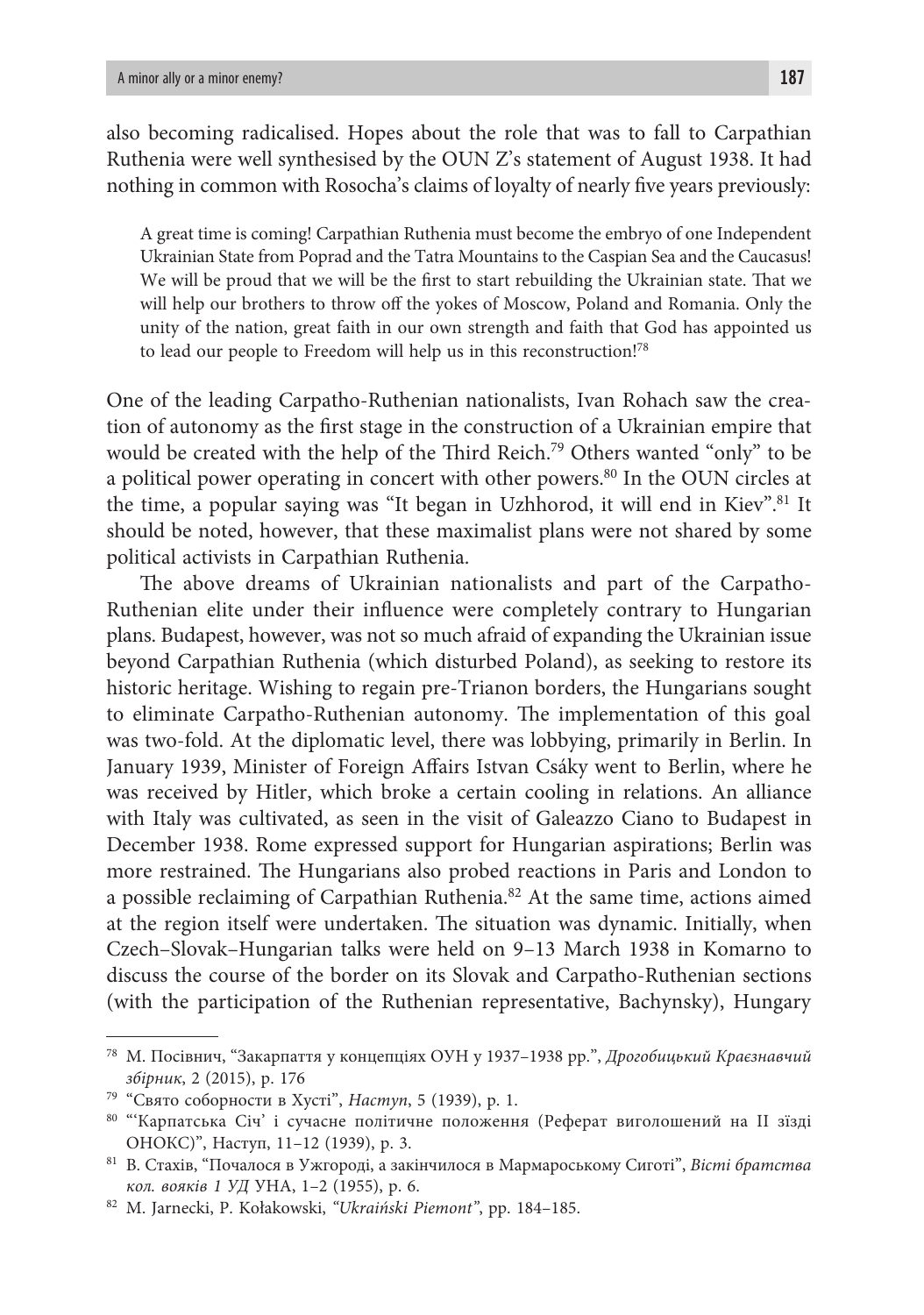began moving diversionary groups across the border. These actions lasted until November 20, when they were stopped by pressure from Berlin.<sup>83</sup> After this date, propaganda and disinformation activities were intensified. Thousands of leaflets against the autonomous authorities were distributed. Disinformation was used; although Brody's office had been dismissed, espionage was still used.<sup>84</sup>

The OUN tried to counteract Hungarian policy on both the political and the military level. Here, on the one hand, there were diplomatic activities in the delegations of various countries, and on the other, members of the organisation participated in expanding paramilitary army structures capable of opposing Hungarian saboteurs in Carpathian Ruthenia. This article focuses on the first aspect of the problem.<sup>85</sup>

The main place where the OUN tried to counteract Hungarian policies in Carpathian Ruthenia was Berlin, where the OUN representation operated under the name of the Ukrainian Press Service (UPS). The UPS office was led by Volodymyr Stakhiv, and Ivan Gabrusevych, Bohdan Kordiuk and Orest Chemerynski were involved in his work.<sup>86</sup> According to the very detailed though not unbiased memoirs of Stakhiv himself, the UPS had the appearance of an unofficial representative of Carpathian Ukraine that had been set up in talks between the PUN and Prime Minister Voloshyn. During their stay in Khust in November to December of 1938, Stakhiv, Kordiuk and Chererynski were to receive guidelines for their activities from the milieu of Voloshyn, Homeland Executive of the OUN, and the Central Headquarters of the Carpathian Sich. The Minister of Economic Affairs, Yulian Revai, initially opposed cooperation with the nationalists.87 Whether this was the case in reality is difficult to say unequivocally. One argument in favour of such an interpretation is the fact that in July 21, 1939 in Venice a cooperation agreement was signed between the PUN and the Voloshyn government.<sup>88</sup> It is difficult, however, to consider this argument as conclusive.

In Berlin, there was a group of German politicians sympathetic to the Ukrainian cause, among whom Stakhiv mentioned, i.a.: a clerk at the foreign affairs office of the NSDAP, Peter Kleist; head of the eastern department of Auswärtiges Amt (the Federal Foreign Office), Martin Schliep; and, above all, former Polish MP, Kurt Graebe. The political circles of the Wehrmacht Supreme Command, with Admiral Wilhelm Canaris at the fore, also had a positive attitude towards the Ukrainian issue.<sup>89</sup>

<sup>83</sup> Ibid., pp. 184–185; For more detail cf. О. Пагіря, "'Гібридна війна' Угорщини та Польщі проти Карпатської України, *Український визвольний рух*, 21 (2009), pp. 292–323.

<sup>&</sup>lt;sup>84</sup> Ibid., pp. 186–188.<br><sup>85</sup> Discussing the military aspect would require the entire history of ONOKS's formation to be presented, which is impossible in a single article. 86 В. Стахів, "Почалося в Ужгороді, а закінчилося в Мармароському Сиготі", *Вісті братства* 

*кол. вояків 1 УД УНА*, 11–12 (1954), p. 6. 87 Ibid. 88 П. Мірчук, *Нарис історії*, p. 561. 89 Ibid.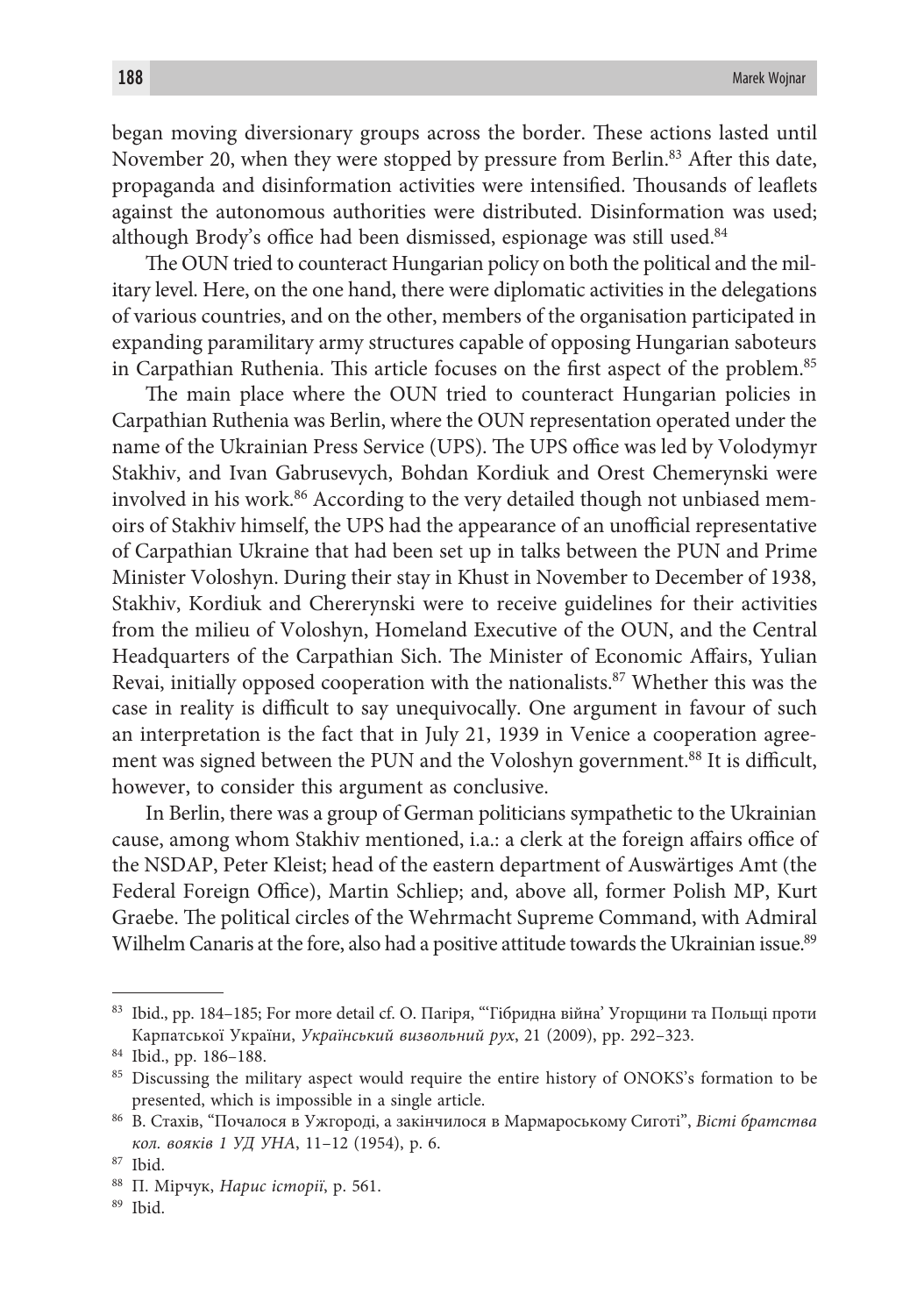Most often the meetings held by OUN activists in Berlin essentially involved receiving information about prevailing moods in the German power elite. If one were to believe Stakhiv, in December 1939 he received information from Kleist that the invitation of Minister Revay to Berlin for talks on economic cooperation was a political demonstration directed against Warsaw and Budapest.<sup>90</sup> Then, on March 9, 1939, Kleist informed Stakhiv that Hitler had decided to hand over Carpathian Ukraine to the Hungarians.<sup>91</sup>

Sometimes OUN activists tried to play intermediary between Germany and the state and military structures of Carpathian Ukraine. An example of this was the planned visit of an ONOKS delegation presided by Dmytro Klympush in Berlin in January 1939. The delegation was to become acquainted with the work of the *Hitlerjugend* and educational institutions, and to learn about the activities and organisation of the *Sturmabteilung* (SA) and the organisation for civic and military indoctrination of youth, the *Arbeitsdienst*. 92 The visit by the Ukrainian delegation was planned by the Germans and was a means to counteract Hungarian (and Polish) diplomacy in the capital of the Third Reich. OUN activists were among those to implement this plan. Stakhiv was to become the delegation's advisor for political affairs, and Kolodzinsky for military affairs. The delegation's subsequent history reveals the weakness of the OUN's position and, more broadly, of Carpathian Ukraine in the face of Hungary's position. When the Ukrainians were in Vienna they received information about the visit of the head of Hungarian diplomacy, Csáky, to Berlin. The delegation stopped in the city on the Danube, waiting for the situation to develop further. On 17 January 1939 the Ukrainians received a notification: "The Sich delegation must immediately return to Khust; otherwise it will be taken under political protection to Bratislava".93 The information on the presence of Ukrainians on the Danube is said to have been provided by the Berlin newspaper *Die Berzen Zeitung*. The remainder of the memoirs is probably a confabulation by Stakhiv in an attempt years later to transform the diplomatic defeat into a moderate OUN success: "Later, interested German activists told us that Hitler went into a rage when Ribbentrop showed him this small excerpt from the newspaper, stuck on a sheet of paper and roughly circled in red with a pencil".<sup>94</sup> Regardless of Hitler's reaction, the OUN's failure was evident. Frustrated, Kolodzinsky was said to have declared:

The problem of Carpathian Ruthenia has shifted from the diplomatic and political plane to the military plane. Mek [the pseudonym for Volodymyr Stakhiv – M.W.], tell the respected politicians of the PUN: now, it is not memoranda and deliberations that will decide, but

<sup>90</sup> В. Стахів, *Почалося в Ужгороді*, 1955, nos. 1–2, p. 8.

<sup>91</sup> Ibid., nos. 7–8, p. 17. 92 Ibid., nos. 3–4, p. 8. 93 Ibid. 94 Ibid., pp. 8–9.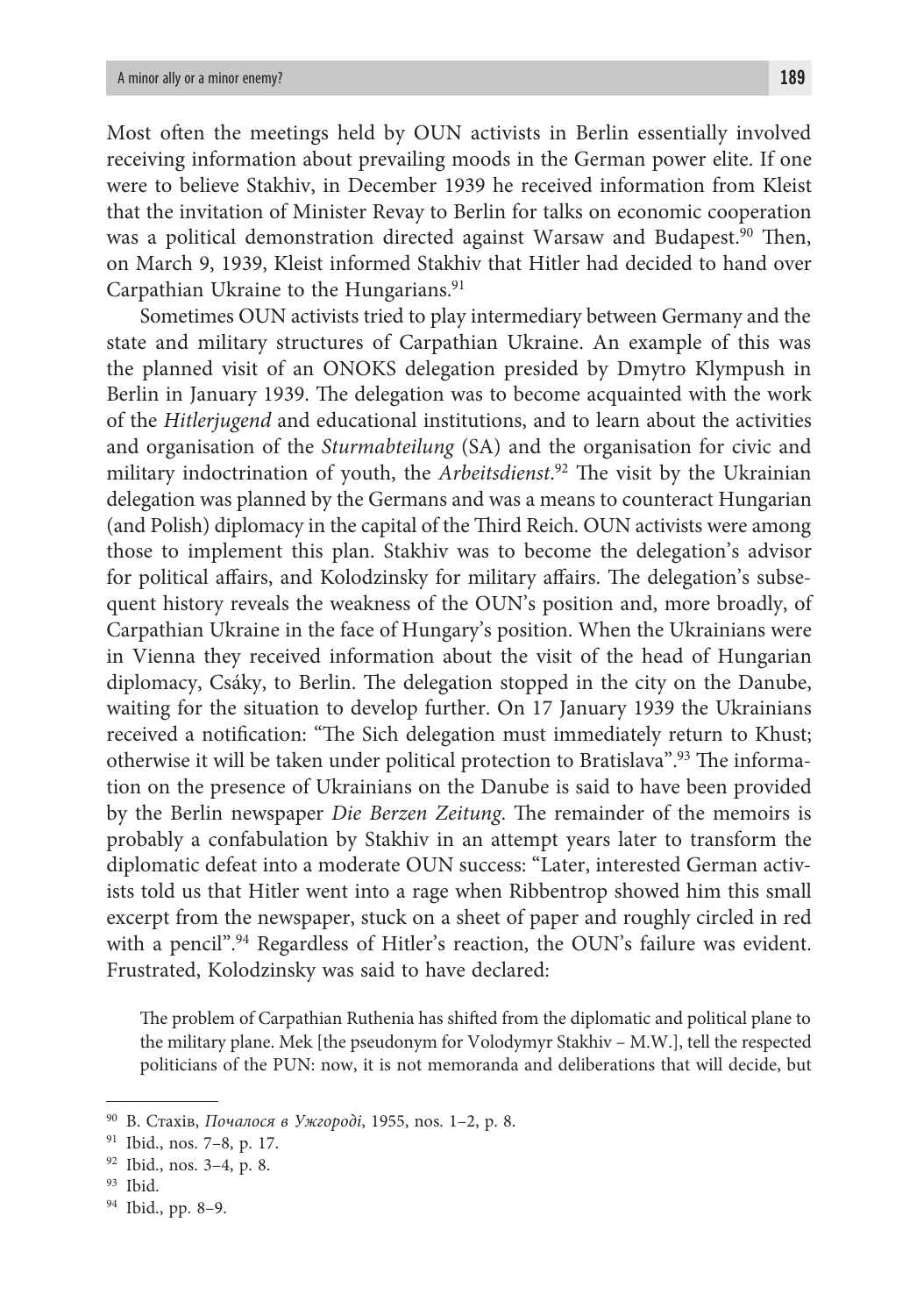weapons. We must fight for Carpathian Ruthenia by arms. I must be in Khust. If they do not let me, I will go against their will on my own. You gentlemen, politicians, hide your papers and files. Now, the soldiers will speak.95

Kolodzinsky's thesis that it was possible to use weapons as a potential or real measure to counteract Hungarian politics was a truism. The problem was that the Carpathian Sich had no arms. A certain symbol of the OUN's helplessness was a visit to Carpathian Ruthenia by PUN members in November 1938, during which ONOKS received 10 pistols, 2 automatic machines and 3 shotguns. Therefore, attempts were also made to get weapons from the Germans. The first attempt to obtain arms was made by the head of the Sich and HE OUN staff and training department Hryhorii Barabash "Chornyi". The efforts in both Breslau and in Berlin ended in fiasco.<sup>96</sup> Barabash worked on his own without the agreement of the PUN. In mid-February, the deputy commander of the Carpathian Sich and OUN sympathiser Ivan Roman made a similar mission. He also failed to achieve anything substantial.<sup>97</sup>

The OUN also tried to take political action in Vienna, where, on September 29, 1938, the OUN Z activist Yulian Khymynets created the Foreign Delegation of Carpathian Ukraine at the recommendation of the PUN. The delegation included political activists from Carpathian Ruthenia and Ukrainian *émigrés* from North America.98 A press department was set up alongside the delegation, which informed foreigners about Carpatho-Ruthenian matters in various languages. On 9 and 10 October, the delegation sent telegrams to Germany, Italy, France and the United Kingdom in which it highlighted the Hungarian threat, and asked for a peace mission to Carpathian Ruthenia and to allow Ukrainians to form military units in those countries.<sup>99</sup> A week later, on 16 October, the delegation sent a memorandum on the self-determination of Carpathian Ruthenia to Hitler, the head of the German Ministry of Foreign Affairs, Joachim von Ribbentrop, and the political elite of Germany. It contained criticism of Czechoslovakia, Hungary and Poland, and postulated independence for a future Ukrainian state along the Carpathians with guarantees from the existing powers.<sup>100</sup> The last manifestation of the delegation's activity was the protest against the second Vienna arbitration:

The Carpathian Ukraine delegation has most regretfully learned of the decision of the commission regarding the borders of Carpathian Ukraine in Vienna on 2 November 1938.

<sup>&</sup>lt;sup>95</sup> Ibid., р. 9.<br><sup>96</sup> В. Стахів, *Почалося в Ужгороді*, 1955, nos. 7–8, pp. 14–15.<br><sup>97</sup> Ibid., p. 15.<br><sup>98</sup> They were Yevhen Skochko; director of the Ukrainian Press Service in New York, Yurii Habovda of Detroit; the deputy chairman of the Ukrainian Diplomatic Youth in America, professor Mykola Benio; member of the Provod of the Carpathian Ruthenia Defense Committee and OUN Z activist Ivan Rohach, Ю. Химинець, *Мої спостереження із Закарпаття*, Ню-Йорк, 1984, pp. 60–61. 99 Ibid., pp. 65–66. 100 Ibid., p. 66.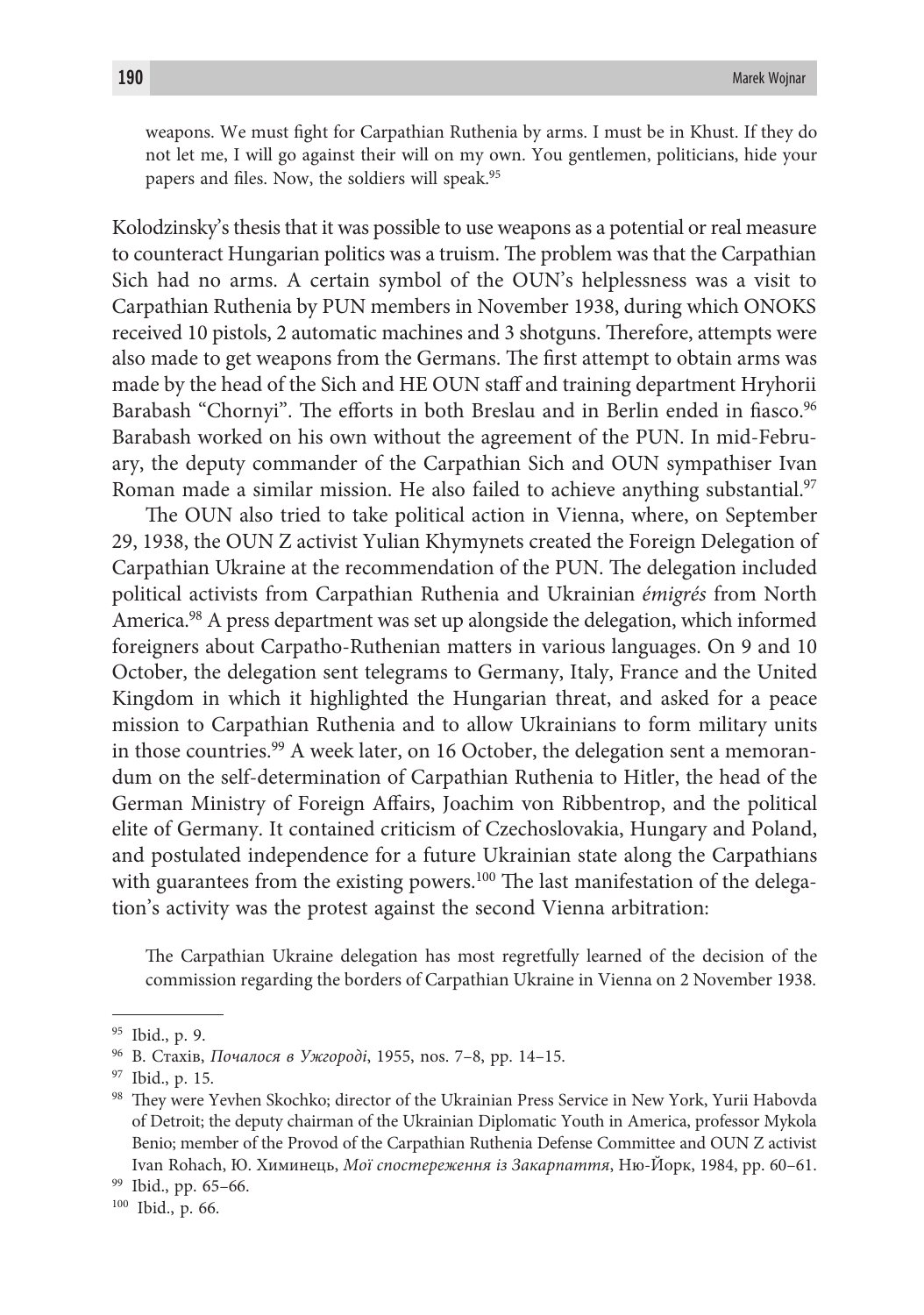We believe that giving Uzhhorod and Mukachevo with their Ukrainian surroundings to Hungary […] does not correspond to the ethnographic principles that have been at the basis of the policy that was to be initiated after the Munich Conference.<sup>101</sup>

Immediately after this declaration was made, the delegation was dissolved. Unfortunately, we do not know the result of the lobbying by Khymynets and his collaborators. It seems, however, that the over-stated postulates did not correspond to political reality and thus the role of the delegation turned out to be negligible.

Within the modest possibilities open to them, the OUN activists tried to interest other countries in the matter of Carpathian Ruthenia. The OUN's activities were typically aimed at lobbying or sounding out. In September 1938, Stakhiv was instructed to "sound out the Berlin embassy about the attitude of British diplomacy to the Carpatho-Ruthenian matter and the revisionist wishes of Hungary".102 In late September to early October, the head of the UPS met with the secretary of the British embassy Ivone Kirkpatrick and the British Attaché Noel Mason-MacFarlan. Both British politicians persuaded Stakhiv that Carpathian Ruthenia was not threatened by Hungarian revisionism, and that Budapest could only count on a small correction of the border based on the ethnographic principle.<sup>103</sup> In October 1938 in the diplomatic missions of Japan and Lithuania in Berlin, Kolodzinsky and Khymynets filed memoranda asking for support for the Ukrainian cause in Carpathian Ruthenia.104 Diplomatic activity for Carpathian Ukraine was conducted by OUN members in other capitals. In London, Stepan Davydovych was active, and Yevhen Onatsky in Rome.<sup>105</sup> The result of the latter's activity was the appointment of a Ukrainian sympathiser, Insabato, to the position of consul in Khust.<sup>106</sup> However, it is difficult to suppose that in Rome, where Hungarian positions were traditionally strong, Ukrainian nationalists managed to achieve greater success.

Some information about the OUN attitude towards Hungary between October 1938 and March 1939 is provided by the press associated with the organisation. The Paris weekly *Ukraiinske Slovo* (*The Ukrainian Word*), formally published by the Ukrainian National Association in France but actually controlled by the OUN, wrote in January 1939:

Only recently, as part of the Ukrainian lands fell under the Hungarian yoke, the press immediately reported whole columns of news of Hungarian abuses of the Ukrainian population […] This sad fate, which there has not yet been the strength to resist, has again

<sup>&</sup>lt;sup>101</sup> Ibid., pp. 73–74.<br><sup>102</sup> B. Craxis, *Почалося в Ужгороді*, 1955, nos. 5–6, p. 9.

<sup>&</sup>lt;sup>103</sup> Ibid., pp. 9–10.<br><sup>104</sup> Ю. Химинець, *Мої спостереження*..., pp. 72–73.<br><sup>105</sup> Ю. Боржава, *Від Угорської Русі до Карпатської України*, Филаделфія, 1956, p. 46.

<sup>106</sup> М. Посівнич, *Воєнно-політична діяльність ОУН у 1929–1939 роках*, Львів, 2010, pp. 195– 196.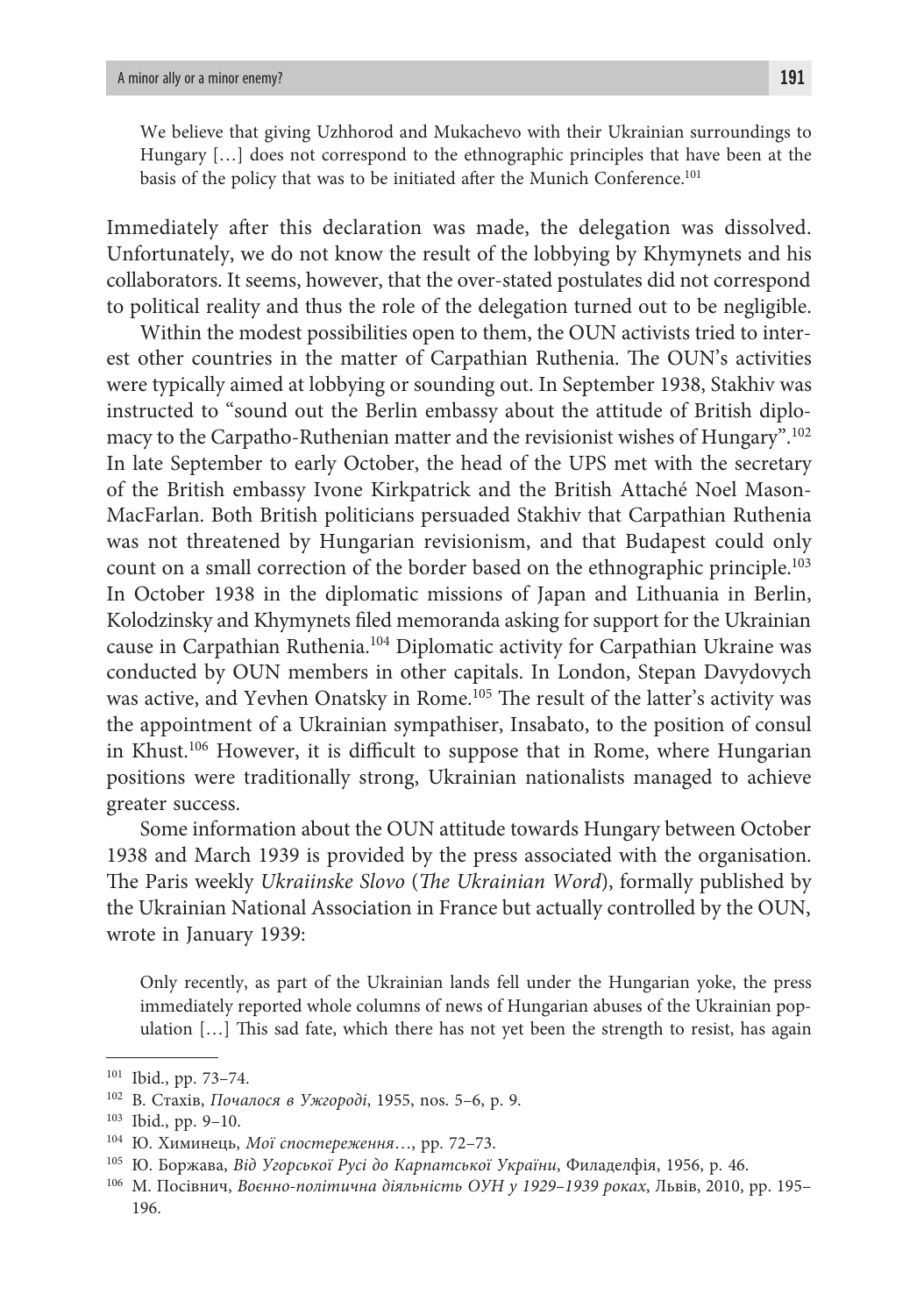given part of the Ukrainian population over to the animalised Hungarians, on whose hands the blood they shed for centuries, and especially during the World War, has not dried.107

This new opening of a hostile tone towards Hungary was novel in comparison with before the first Vienna arbitration. The current political situation was analyzed in the pages of the *Ukrainske Slovo*. Ukrainian nationalists claimed that the threat of autonomy being liquidated by joint Hungarian–Polish actions was still real. It was claimed that this would happen via the establishment of an independent Slovak state, which would be under the influence of Warsaw and Budapest. Therefore, if Slovakia were to declare independence, Carpathian Ukraine would first have to declare independence and then demand guarantees of independence from Great Britain, France, Germany and Italy.<sup>108</sup>

On 14 March 1939, with the consent of the Germans, the Hungarian army crossed the Czechoslovak border, and then smashed the weak Ukrainian troops of the Carpathian Sich and within a few days had occupied the entire territory of Carpathian Ukraine (the declaration of independence by its authorities was of purely propaganda value). Supremacy over the territory was accompanied by numerous abuses. Myths devoted to the events at the Veretsky Pass were particularly numerous; there, Hungarians and Poles were said to have committed crimes against 600 members of the Carpathian Sich (there is no documentation supporting this). By July 1,200 Ukrainians had been detained in the Varjúlapos camp near Nyíregyháza.109 According to data from the Hungarian Ministry of Internal Affairs, from March to December 1939, some 4,500 residents of Carpathian Ruthenia were repressed.110 The progress of the Ukrainian national movement from the times of Czechoslovakia was undone. Last but not least, while Carpathian Ukraine was occupied many OUN activists were taken prisoner (usually for a short term), but Kolodzinsky and Kossak were shot.<sup>111</sup>

In the face of information about Hungarian aggression, the OUN activists tried to inform the world press that the government of Carpathian Ukraine was asking the Germans for military protection of the new state.<sup>112</sup> These actions were intended to make the UPS a target of attack by the German-language daily *Pester* 

<sup>107 &</sup>quot;Мадярщина ще один кат українського народу", *Українське слово*, 290 (1939), p. 2.

<sup>&</sup>lt;sup>108</sup> "Карпатській Украині ще все грозять небезпеки!", *Украинске слово*, 289 (1939), p. 1.<br><sup>109</sup> Р. Офіцинський, *Окупація та анексія Карпатської України*, in: *Закарпаття 1919–2009 років (україномовний варіант українсько-угорського видання)*, eds. М. Вегеш, Ч. Фединець, Ужгород, 2010, p. 195.<br><sup>110</sup> In addition to Ukrainian national movement activists, there were also communist activists in

this number, О. Пагіря, *Між війною та миром. Відносини між ОУН і УПА та збройними* 

*силами Угорщини 1939–1945*, p. 29. 111 М. Відейко, С. Кот, *Невідома Україна. Наукова спадщина Олега Ольжича,* Київ, 2008, p. 170–171 ; В. Яшан, "Полковник Михайло Колодзінський", *Сурмач*, 3–4 (1979), p. 27.

<sup>112</sup> В. Стахів, *Почалося в Ужгороді*, 1955, nos. 9–10, p. 9; M. Jarnecki, P. Kołakowski, "*Ukraiński Piemont"*, p. 311.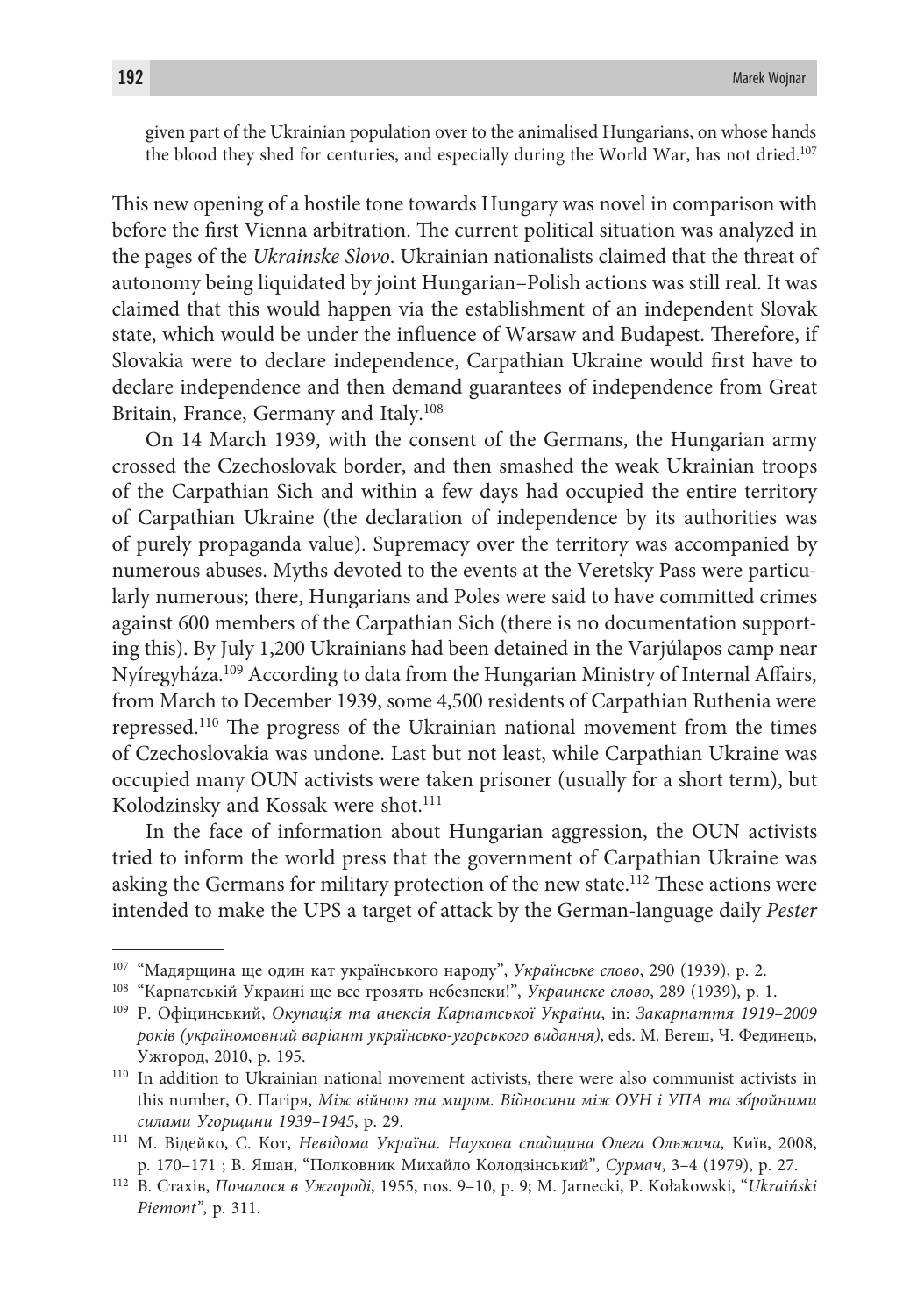*Lloyd* – an organ of the Hungarian Ministry of Foreign Affairs being published in Budapest.113 Stakhiv also tried to intervene in the Carpatho-Ruthenian affair at the Italian and Japanese embassies. The Italians practically did not engage with the issue. The Japanese were more active. At the end of March, a delegation came to Budapest and lodged a protest against the repression in Carpathian Ukraine with the head of the Hungarian general staff. Ambassador Hiroshi Ōshima was to intervene with Ribbentrop himself.114 The above information from Stakhiv needs to be verified and compared against other sources.

The dissolution of Carpathian Ukraine further increased the negative perception of Hungarians in the political thinking of the OUN. On 17 March 1939, *Ukrainske Slovo* wrote of the beginning of a war against "Mongol Hungary, the enraged enemy of Ukrainianness".115 A tone openly hostile to Hungary soon appeared in the works of major activists of the younger generation of OUN, thus marking the radicalisation of that milieu that took place at the turn of the 1940s. One of the most important new elements was the postulation that mass violence be used against Hungarians living on so-called ethnic Ukrainian lands. In his work *Ideia i chyn Ukraiiny* (*The Idea and deed of Ukraine*) of 1940, Dmytro Myron declared:

Ukrainian nationalism will seek to cleanse the Ukrainian land of a newfound foreign element hostile to Ukraine and originating from the occupying nations: Poles, Muscovites, Hungarians, Romanians and Jews. We will fight against the Jews as an instrument of the hostile occupying countries, as bringers and defenders of the Bolshevik oppression and seedlings of the communist doctrine. Ukrainian nationalism opposes any mixing of blood with Jews, Muscovites or Hungarians.<sup>116</sup>

In truth Myron admitted that the problem of race in Ukraine "should not be considered in terms of racism", and his attitude towards Hungarians, Jews and Russians was openly racist. The OUN activist did not specify what he meant when he wrote about "purification", so the wording leaves much scope for speculation. The leader of the left-wing faction within the OUN-B, Ivan Mitrynga, proposed a more "concrete" concept in a booklet published in a similar period: Borotba za *za novyi lad u sviti i problema derzhavnoho vyzvolennia Ukraiiny* (*The fight for a new world order and the problem of the state liberation of Ukraine*).<sup>117</sup> The activist described the Hungarians (as well as the Poles, Czechs and Slovaks)

<sup>&</sup>lt;sup>113</sup> Ibid., p. 9.<br><sup>114</sup> Ibid., p. 10.<br><sup>115</sup> К. Бондаренко, Ю. Киричук, *Трагедія і велич Карпатської України*, http://www.vox-populi. com.ua/rubriki/istoria/operacia-visla/tragediaivelickarpatskoieukraieniavtoribondarenkokostkir icukurij (access: 20.02.2018).<br><sup>116</sup> М. Орлик, [Д. Мирон], *Ідея і чин Укрїни*, Київ, 2001, р. 200.

<sup>&</sup>lt;sup>117</sup> The note about the left-wing nature of Mitrynga's views refers mainly to his economic views, for more detail cf. Ю. Радченко, *Про український "радикальний націоналізм", "фашизм", "націонал-більшовизм" та культуру дискусії,* http://uamoderna.com/blogy/yurij-radchenko/ liebe-bandera (access: 22.01.2017).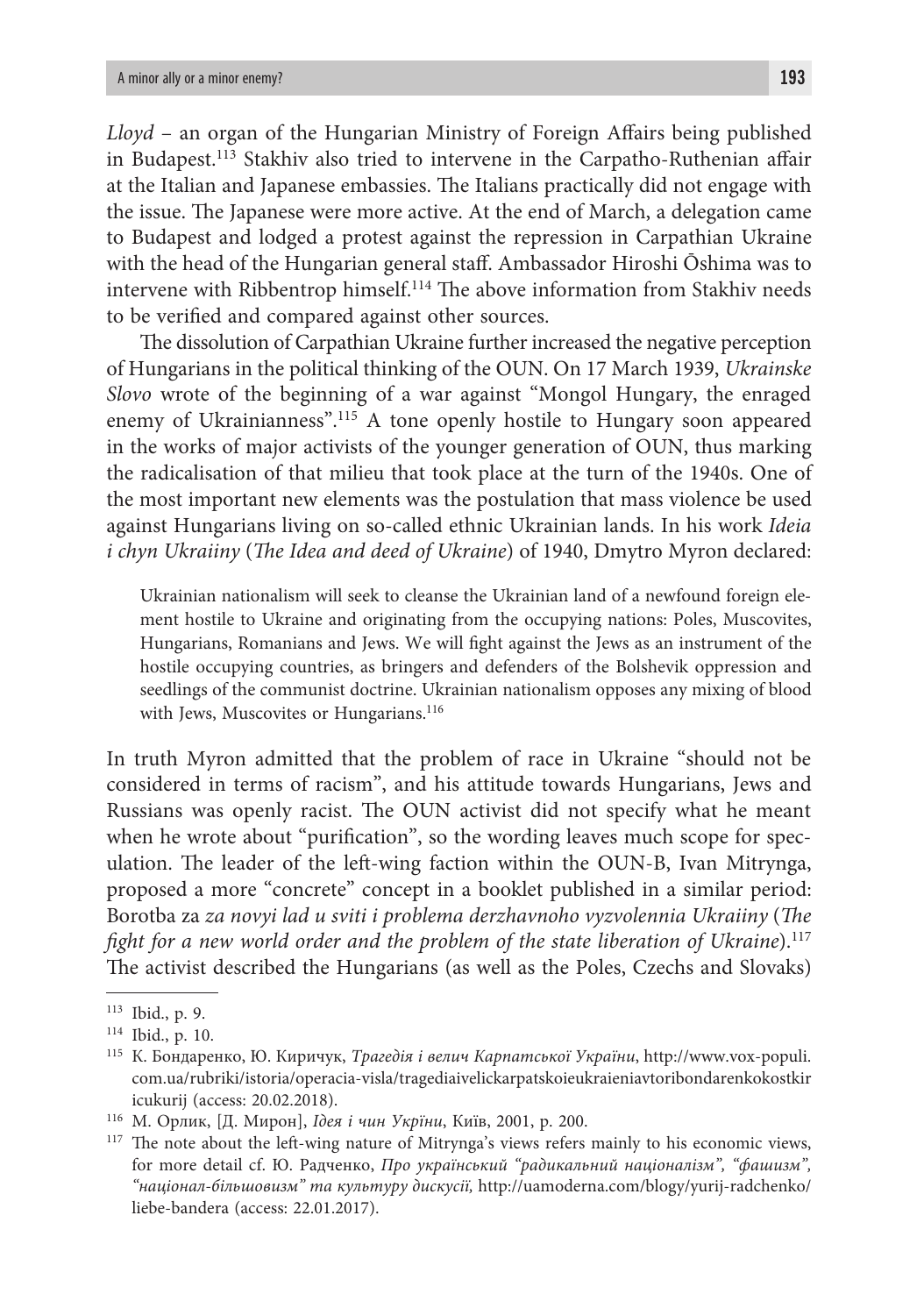as nations that were unfit to live and that could successfully inhabit vast areas of Asia instead of disturbing the development of great and healthy nations,118 among whom Mitrynga counted Germans and (implicitly) Ukrainians above all. The political and geopolitical conditions of relations with Hungary in the period after March 1939 did not really affect the OUN activists. Only Ivan Gabrusevych, in the manuscript of his never-printed work *Ukraine's place in the world*, claimed that Ukraine's location in the Danube region was very difficult. The OUN activist saw Romania, Hungary and Slovakia as enemies of Ukraine, and Bulgaria as the only ally.119 Gabrusevych did not develop this concept.

The question of Ukraine's relations with Hungary was discussed in 1940 by Yurii Lypa. This non-OUN ideologue, although generally considered to be within the trend of Ukrainian integral nationalism, devoted a small fragment of the work *Black Sea Doctrine* to this issue. Lypa described the Hungarians in an extremely negative way. According to the ideologue, Hungary was a pseudo-national state without a history:

For millennia [of existence – M.W.] the Hungarians have contributed nothing to the world and its culture. Their destruction of physically and spiritually perfect [things] cannot be described even as hecatombs. Besides Attila, the greatest destroyer that Europe has ever seen, they have no outstanding figures.<sup>120</sup>

The first centuries of Hungarian history were claimed to have passed under the comprehensive influence of Old Ukrainian culture.<sup>121</sup> According to Lypa, despite this "beneficial influence", even in the thirteenth century, the Hungarians led a partly nomadic lifestyle. Although they abandoned it, nomadism was to be preserved in their traditions (the cult of Attila) or the manner in which they conducted foreign policy. The Ukrainian ideologue's aversion to Hungarians went so far that he even wrote approvingly of "the Ukrainian count Paskiewicz's rally in 1849".122 Lypa also saw no prospects of Hungarian statehood in his time. The reduced Hungarian state created in 1918 seemed to him weak and unfit to oppose the expansion of Slavic nations and the Germans. As he stated, "Hungary now only has an increasingly inferior role".123 From this it was possible to draw the logical

<sup>&</sup>lt;sup>118</sup> The booklet was in all likelihood put together between the fall of France or Bessarabia and Bukovina being joined into the USSR, and the beginning of the German–Soviet war; І. Мітринґа, *Боротьба за новий лад у світі і проблема державного визволення України*, 1940?, p. 7.

<sup>119</sup> І. Ґабрусевич, *Місце України в світі*, ЦДАВОВ, f. 4465, op. 1, s. 819, ark. 17 ob.

<sup>&</sup>lt;sup>120</sup> Ю. Липа, *Чорноморська доктрина*, Варшава, 1940, pp. 58–59.<br><sup>121</sup> Perhaps Lypa had thought similarly previously. In the July–August 1938 text "Kiev, the Eternal City" originally published in the journal *Dzwony* (*Bells*), he noted the great cultural advantage of Kievan Rus' over the Kingdom of Hungary, Ю. Липа, "Київ, Вічне Місто", in: *Твори*, vol. 4, ed. Д. Сапіга, Львів, 2012, p. 264.

<sup>&</sup>lt;sup>122</sup> Lypa referred to the expedition to Hungary by the Russian commander Ivan Paskievich in 1849 to help the Austrians suppress the Hungarian uprising during the Spring of Nations. 123 Ibid., p. 60.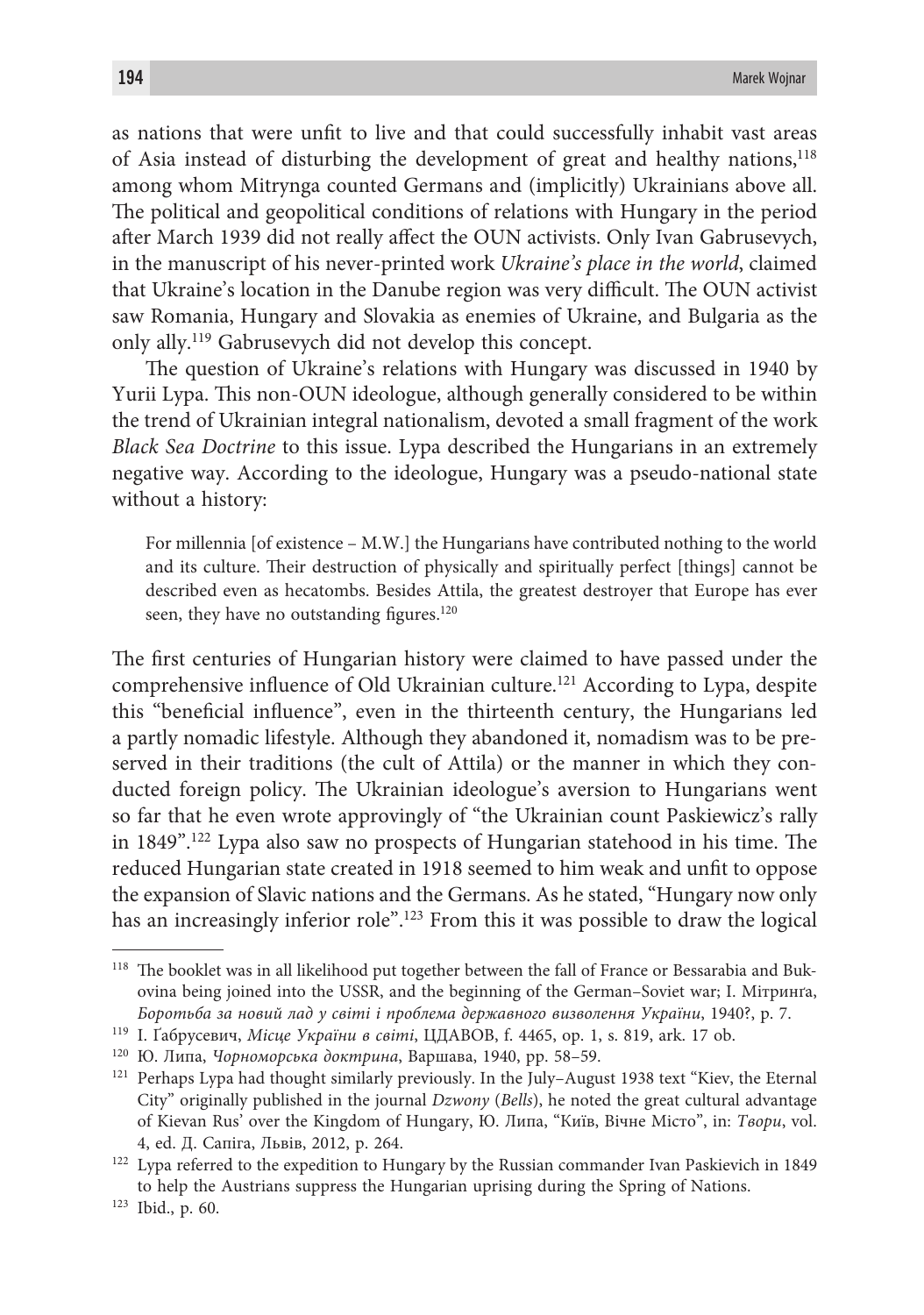conclusion that if the nations postulated by Lypa and the Ukrainian-dominated Black Sea confederation<sup>124</sup> did not establish some form of control over Hungary, then Germany would. In a subsequent work, *Atlas of the Black Sea* (created with the librarian Lev Bykovski), Lypa supplemented the negative image of the Hungarians with a critique of their racial qualities. He argued that "Hungarians as a nation [are] an element even more alien to Black Sea nations than Romanians – they belong to the itinerant Finnish–Hungarian race and are related to North Russian hunter nations".<sup>125</sup> Thus, to the ideologue, the Hungarians were in opposition to the agricultural, sedentary Dynaric race, which he described in a particularly positive way (it included, i.a., Ukrainians and Southern Slavs).<sup>126</sup>

\* \* \*

The Hungarian question never played a primary role in the political thought and activity of Ukrainian integral nationalism in the period in question. Despite the revisionist orientation of Hungarian politics, for as long as possible, Ukrainian nationalists gave primacy to appropriate relations with Prague. We only see increased interest in relations with Budapest when OUN positions in Czechoslovakia began to waver. Active cooperation was not even established with Hungary after the dissolution of the Czechoslovak branch of the OUN in 1934. This may have been partly due to the growing trend towards revisionist tendencies in Hungary in the latter half of the 1930s (including in relation to Carpathian Ruthenia). It is probably explained, however, by the general weakness of the OUN in this period, and this was conditioned by: the significance of German territory being limited by the January 26, 1934 signing of the Polish–German declaration of non-violence; the organisation being weakened in Poland following arrests after the murder of Interior Minister Bronisław Pieracki; the very strong Czechoslovak branch being dissolved (except for the weak structures of the OUN Z); and, last but not least, the significance of the Soviet Union in European policy increasing in the mid-1930s (the accession of the Soviets to the League of Nations, and agreements with France and Czechoslovakia) Nevertheless, until Western European, American and Canadian archives can be thoroughly examined we are limited to speculation by the relatively modest source material for the years in question.<sup>127</sup> We know

<sup>&</sup>lt;sup>124</sup> This refers to the imperial concept of Ukraine, in which a confederate union of Belarus, Bulgaria, Turkey, Idel-Ural and a united Caucasian state would group together around the power of Ukraine, cf. M. Wojnar, "Idea konfederacji czarnomorskiej Jurija Łypa na tle geopolitycznych koncepcji ukraińskiego nacjonalizmu integralnego", in: *Ukraina: narracje, języki, historie*, ed.

М. Gaczkowski, Wrocław, 2015, pp. 139–150.<br><sup>125</sup> Ю. Липа, Л. Биковський, Чорноморський простір. Атляс, Варшава, 1941, p. 25.<br><sup>126</sup> Сf. Ю. Липа, *Українська раса*, Львів, 1937; Ю.Липа, *Призначення України*, Львів, 1938.<br><sup></sup> tific Society) and Winnipeg (Ukrainian Cultural and Education Centre). On 4 September 1971, Onatsky himself wrote in a letter to Lubomyr Vynar about preparing for print eight volumes of his records covering the years 1931–1938. In the end, four volumes appeared, covering the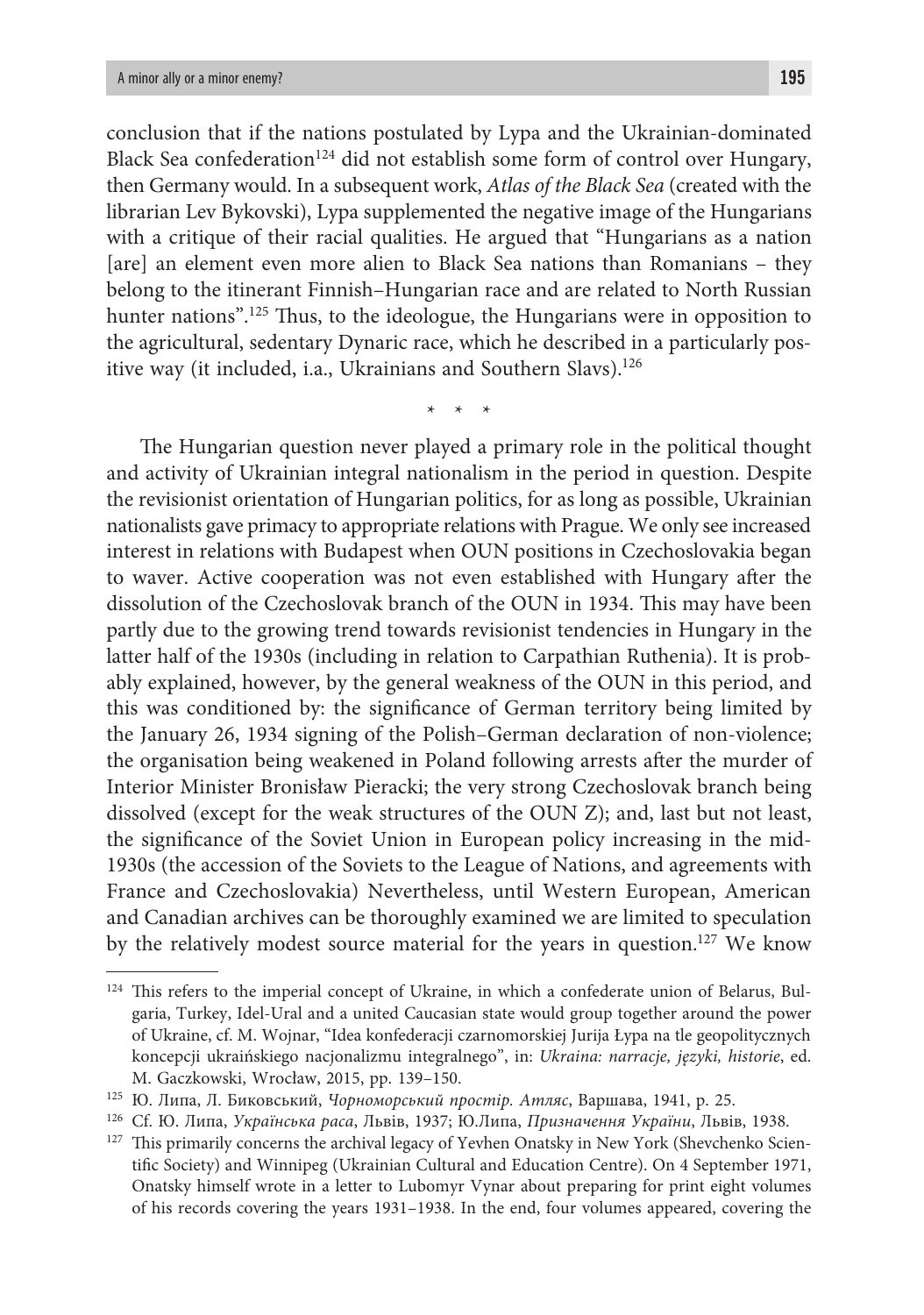relatively little about the attitude of Ukrainian nationalists towards Hungary during the period of Carpatho-Ruthenian autonomy. Surviving memoirs are marred by blatant subjectivity in this matter, and documents derived from the OUN are not accepted in academic circles. After the annexation of Carpathian Ukraine by Hungary, the idea appeared among Ukrainian integral nationalists to use mass violence against the Hungarian population living in so-called ethnic Ukrainian lands. A new feature that first emerged during this period was the perception of the Hungarian population through the prism of racial categories. Thus, the critical attitude of Ukrainian nationalists towards Hungarians and Hungary reached its peak. In subsequent years, the perception of the Hungarian issue became more liberal. But that topic has already exceeded the chronological limits of this article.

## Bibliography

## Archive materials

Organisation of Ukrainian Nationalists Archive in Kiev (Архів Орґанізації Українських Націоналістів у Києві – АОУН)

fond. 1, opys 2, sprava 466

Central State Archives of Supreme Bodies of the Government and Administration of Ukraine in Kiev (Центральний Державний Архів Вищих Орґанів Влади та Управління України

– ЦДАВОВ)

fond 4465, opys 1, sprava 819

National Archive in Prague (Národní archiv, NA)

fond RUESO (Ruské emigrantské spolky a organizace v ČSR po 1918), karton 13, svazek 3

## Other sources and secondary literature

Armstrong J., *Ukrainian Nationalism 1939–1945*, New York, 1955.

- Jarnecki M., Kołakowski P., *"Ukraiński Piemont". Ruś Zakarpacka w okresie autonomii*, Warszawa, 2017.
- Kochanowski J., *Węgry. Od ugody do ugody 1867–1990*, Warszawa, 1997.

Rothemere V., My campaign for Hungary, London, 1939.

Shkandrij M., *Ukrainian nationalism. Politics, Ideology, and Literature, 1929–1956*, New Haven– London, 2015.

Snyder T., *Czerwony Książę*, Warszawa, 2010.

Tomaszewski J., *Czechy i Słowacja*, Warszawa, 2008.

Wojnar M., *Idea konfederacji czarnomorskiej Jurija Łypy na tle geopolitycznych koncepcji ukraińskiego nacjonalizmu integralnego*, in: *Ukraina: narracje, języki, historie*, ed. M. Gaczkowski, Wrocław, 2015, pp. 139–150.

period 1930–1934. It can be presumed that the remaining materials are in the above-mentioned institutions, M. Shkandrij, *Ukrainian nationalism. Politics, Ideology, and Literature, 1929–1956*, New Haven–London, 2015, pp. 291–292; "Лист Є. Онацького до Л. Винара від 4 вересня 1971 р*.*", in: Л. Винар, *Євген Онацький – чесність з нацією (1894–1979)*, Нью Йорк–Мюнхен–Торонто, 1981, p. 21.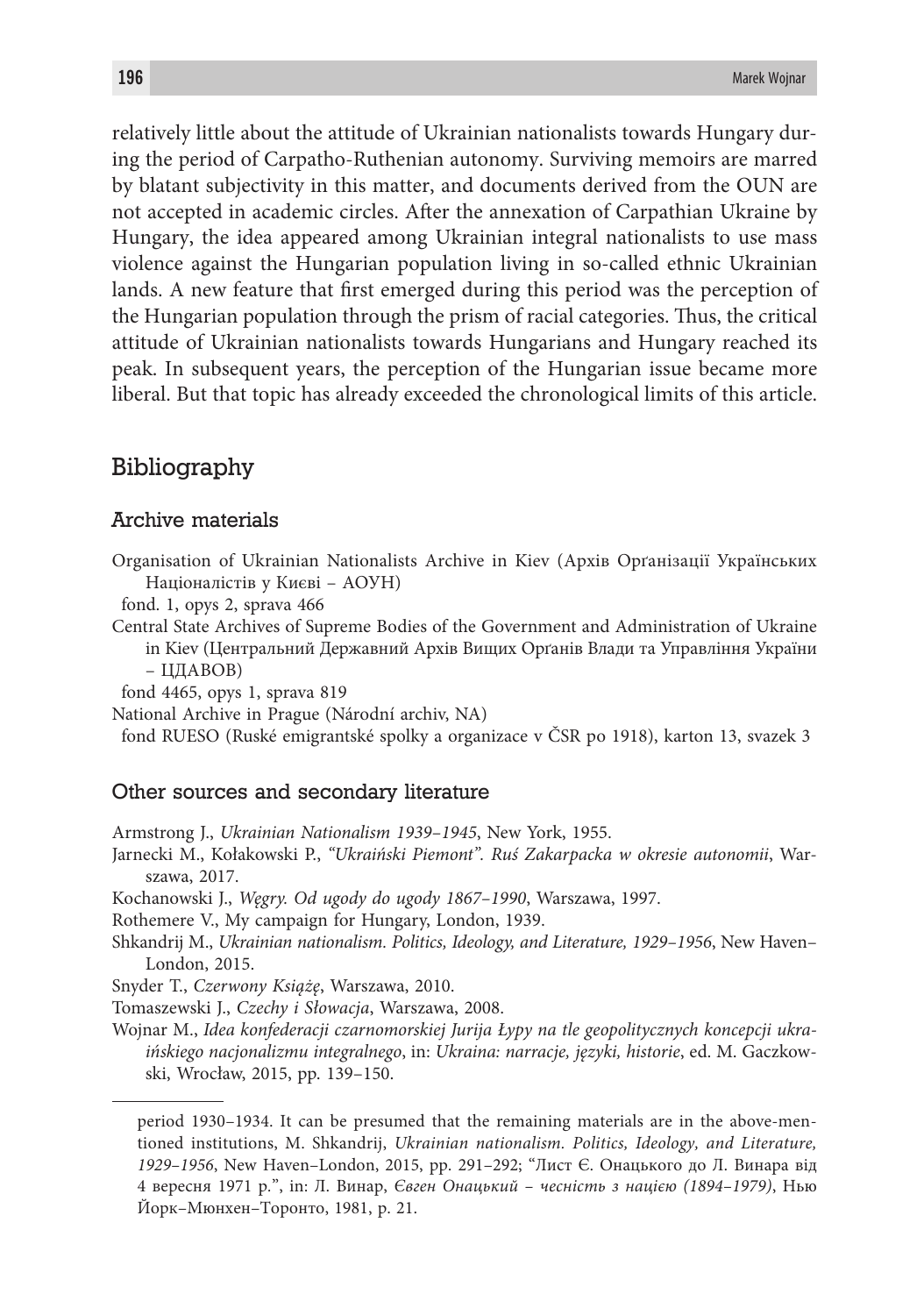- Wysocki R., *Organizacja Ukraińskich Nacjonalistów w Polsce w latach 1929–1939*, Lublin, 2003.
- Zięba A.A.*, Lobbing dla Ukrainy w Europie Międzywojennej. Ukraińskie Biuro Prasowe w Londynie i jego konkurenci polityczni (do roku 1932),* Kraków, 2010.
- Бойків О., *Моя співпраця з полковником*, in: *Євген Коновалець та його доба*, Мюнхен, 1974, pp. 621–653.
- Бондаренко К., Киричук Ю., *Трагедія і велич Карпатської України*, http://www.vox-populi. com.ua/rubriki/istoria/operacia-visla/tragediaivelickarpatskoieukraieniavtoribondarenkok ostkiricukurij (access: 20.02.2018).
- Боржава Ю., *Від Угорської Русі до Карпатської України*, Филаделфія, 1956.
- Відейко М., Кот С., *Невідома Україна. Наукова спадщина Олега Ольжича,* Київ, 2008.
- Винар Л., *Євген Онацький чесність з нацією (1894–1979)*, Нью Йорк Мюнхен Торонто, 1981.
- *Документи і матеріали з історії Організації Українських Націоналістів*, vol. 1 1927–1930, eds. Ю. Черченко, О. Кучерук, Київ, 2005.
- *Документи і матеріали з історії Організації Українських Націоналістів*, vol. 2, part 2, ed. Ю. Черченко, Київ, 2007.
- *Документи і матеріали з історії Організації Українських Націоналістів*, vol. 2, part 1, ed. Ю. Черченко, Київ, 2010.
- Донцов Д., *Підстави нашої політики*, Відень, 1921.
- "Другому зїзду народовецької молоді в Мукачові", *Пробоєм*, 7 (1934), pp. 100–103.
- Зайцев О., *Украинский інтеґральний націоналізм (1920–1930-ті роки). Нариси інтелектуальної історії*, Київ, 2013.
- "'Карпатська Січ' і сучасне політичне положення (Реферат виголошений на II зїзді ОНОКС)", *Наступ*, 11–12 (1939), p. 3.
- "Карпатській Украині ще все грозять небезпеки!", *Украинске слово*, 289 (1939), p. 1.
- "Конґрес Українських Націоналістів 1929 р.": in: *Документи і матеріали*, ed. В. Муравський, Львів, 2006.
- Бурун [Колодзінський М.], "Воєнне значення і стратеґічне положення Закарпаття", in: *Війна і техніка. Воєнно-науковий збірник*, Париж, 1938, pp. 34–48.
- Кубійович В., *Територія і людність українських земель*, Львів, 1935.
- Липа Ю., "Київ, Вічне Місто", in: *Твори*, vol. 4, ed. Д. Сапіга, Львів, 2012, pp. 257–277.
- Липа Ю., *Призначення України*, Львів, 1938.
- Липа Ю., *Українська раса*, Львів, 1937.
- Липа Ю., *Чорноморська доктрина*, Варшава, 1940.
- Липа Ю., Биковський Л., *Чорноморський простір. Атляс*, Варшава, 1941.
- "Мадярщина ще один кат українського народу", *Українське слово*, 290 (1939), p. 2.
- Мандрик І., "Національна політика на території Закарпаття в кінці XIX на початку XX ст.", in: *Україна-Угорщина: спільне минуле та сьогодення. Матеріали міжнародньої наукової конференції (Київ 14-16 квітня 2005 р.)*, ed. В. Смолій, Київ, 2006, pp. 177–189.
- Марсикевич Т., "Зовнішнополітичні зв'язки ОУН з 'малими' європейськими державами та органзаціями праворадикального спрямування", *Наукові зошити історичного факультету Львівського університету*, 12 (2011), pp. 80–98.
- Мартинець В., *За зуби й пазурі нації*, Париж, 1937.
- Мартинець В., *Українське підпілля. Від УВО до ОУН. Спогади й матеріали до передісторії та історії українського організованого націоналізму*, Вінніпег, 1949.
- Мітринґа І., *Боротьба за новий лад у світі і проблема державного визволення України*, 1940 (?).
- Муравський В., "Документи Міністерства закордонних справ Чехословаччин про так званий 'Архів Сеника'", *Український визвольний рух*, 6 (2006), pp. 5–29.